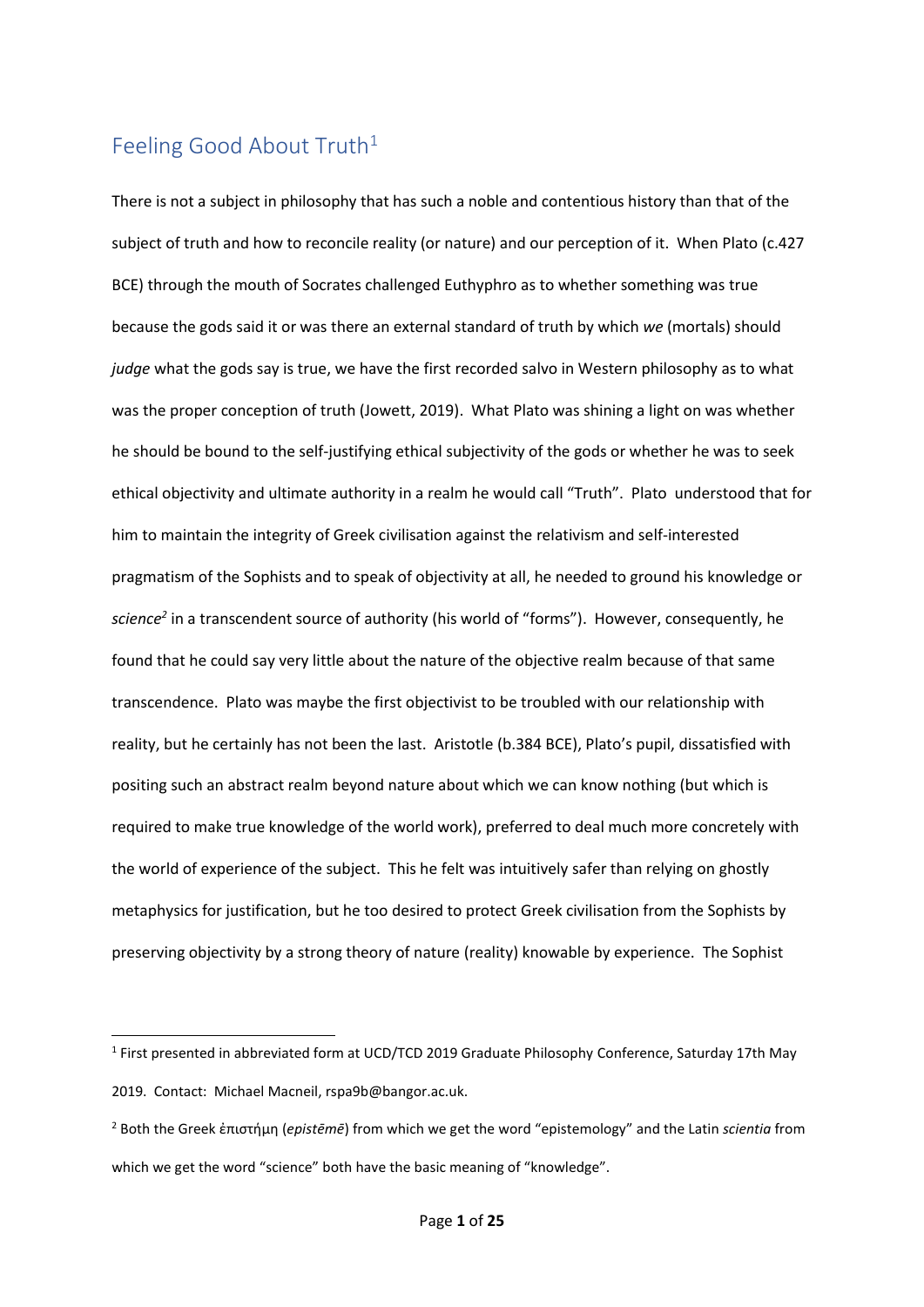Protagoras (b.490 BCE) had denied any conception of objective truth but had claimed he could still teach the young Hippocrates to be a "good citizen" (Brown, 2005). He clearly felt he could separate goodness and truth. This is because Protagoras had a simple position regarding truth, there are truths for me and truths for you but no such thing as *the* Truth. Thus, you are able to provide ethical justifications for murder, torture, lying, cheating and stealing if it wins you the argument (or the war) amid competing political factions and the historical contingencies of your day. Your lack of conviction regarding ethical truths provides the pragmatic and democratic justification for the moral atrocities committed by both sides during the Peloponnesian War. Both Plato and Aristotle writing and living in the wake of this war, believed such approaches to ethics would completely unravel Greek civilisation. Thus, despite their differences, their common goal was to establish an objective basis for the 'unity of the virtues' or the 'forms of knowledge' that permitted the solid foundation for ethical truths and secured the foundation for a renewed Greek civilisation.

Thus, in summary, we shall be arguing that it is the acceptance of truth as something other than the fashion of the day that admits the very possibility of history and that provides the ability to judge with sufficient objectivity what is right and wrong thus ensuring the health and future of our culture. It might seem strange that we began by revisiting the arguments of ancient Greece, but modern philosophy grew out of the Renaissance and its rediscovery of Greek humanism. The story of modern Western philosophy is the attempt to answer the same questions the classical philosophers had enunciated, and it will be evident that there is a strong parallelism between the position of our modern protagonists and their classical ancestors. In the pragmatic and subjectivist corner, occupying and modernising much of the position taken by Protagoras and the Sophists, will be Richard Rorty<sup>3</sup>. In the objectivist and realist corner, wanting to preserve Western civilisation from

<sup>&</sup>lt;sup>3</sup> See<https://plato.stanford.edu/entries/rorty/#1></u> for a brief biography of Rorty.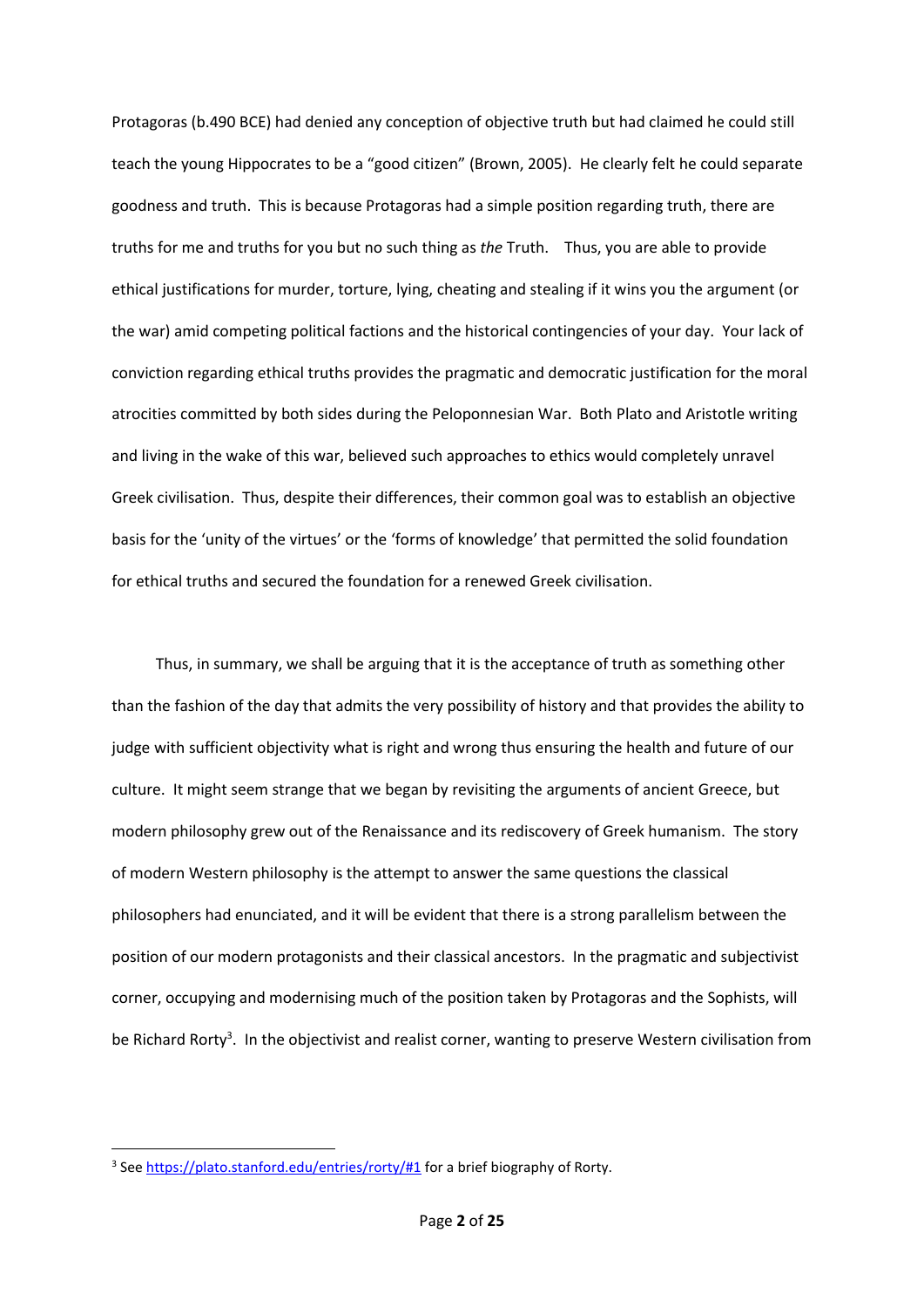collapse, will be his peer Simon Blackburn<sup>4</sup>. Rorty (d. 2007) enjoyed an enormous reputation both in the positive and negative sense within philosophy, and it is his destroying philosophy whilst simultaneously establishing his reputation in it by the publication of his *Philosophy and the Mirror of Nature* (Rorty R. , 2018 (1979)) , that we examine. Blackburn described Rorty as an *"[un]usually wellinformed opponent of mainstream, or analytical philosophy"* (Blackburn, 1998, p. 287) and he engaged directly with Rorty<sup>5</sup> on the issues of truth and realism with his critiques increasing in intensity culminating in his comprehensive rejection of Rorty's arguments for a pragmatic conception of truth and its corollary of ethical relativism. It is the contention of this paper that Blackburn succeeds in conclusively undermining Rorty's position by demonstrating that Rorty's commitment to a postmodern pragmatic relativism leaves him no ethical ground on which he can stand or on which he can ask others to stand if he is consistent with his own positions. It argues that Blackburn is correct to assert that such a position is untenable, and it is not irrational to take a strong view of ethical truth even in the face of Rorty's sustained and comprehensive criticism of objectivity and truth.

Rorty saw himself firstly as a pragmatist (Rorty R. , 2011 (1982), pp. xiii-xlvii), an heir of James and especially Dewey, the movement that had dominated American philosophy in the first decades of the 20<sup>th</sup> century and had helped to shape the other analytic naturalisms but had to a greater or lesser degree been subsumed by them. However, Rorty was keen to freshly re-appropriate swathes of modern philosophy to the pragmatist cause and indeed, to find the pragmatic turn as a reformation of philosophy generally. For Rorty, the story of philosophy, culminating in 20<sup>th</sup> century philosophy, was of ill-conceived Platonic philosophical notions asking questions to which there could

<sup>&</sup>lt;sup>4</sup> See<https://www.phil.cam.ac.uk/people/teaching-research-pages/blackburn/blackburn-page> for a brief biography of Blackburn.

<sup>5</sup> Rorty acknowledges his critique and contributions in Rorty R. , 2011 (1982), xlvn25,xlvin30.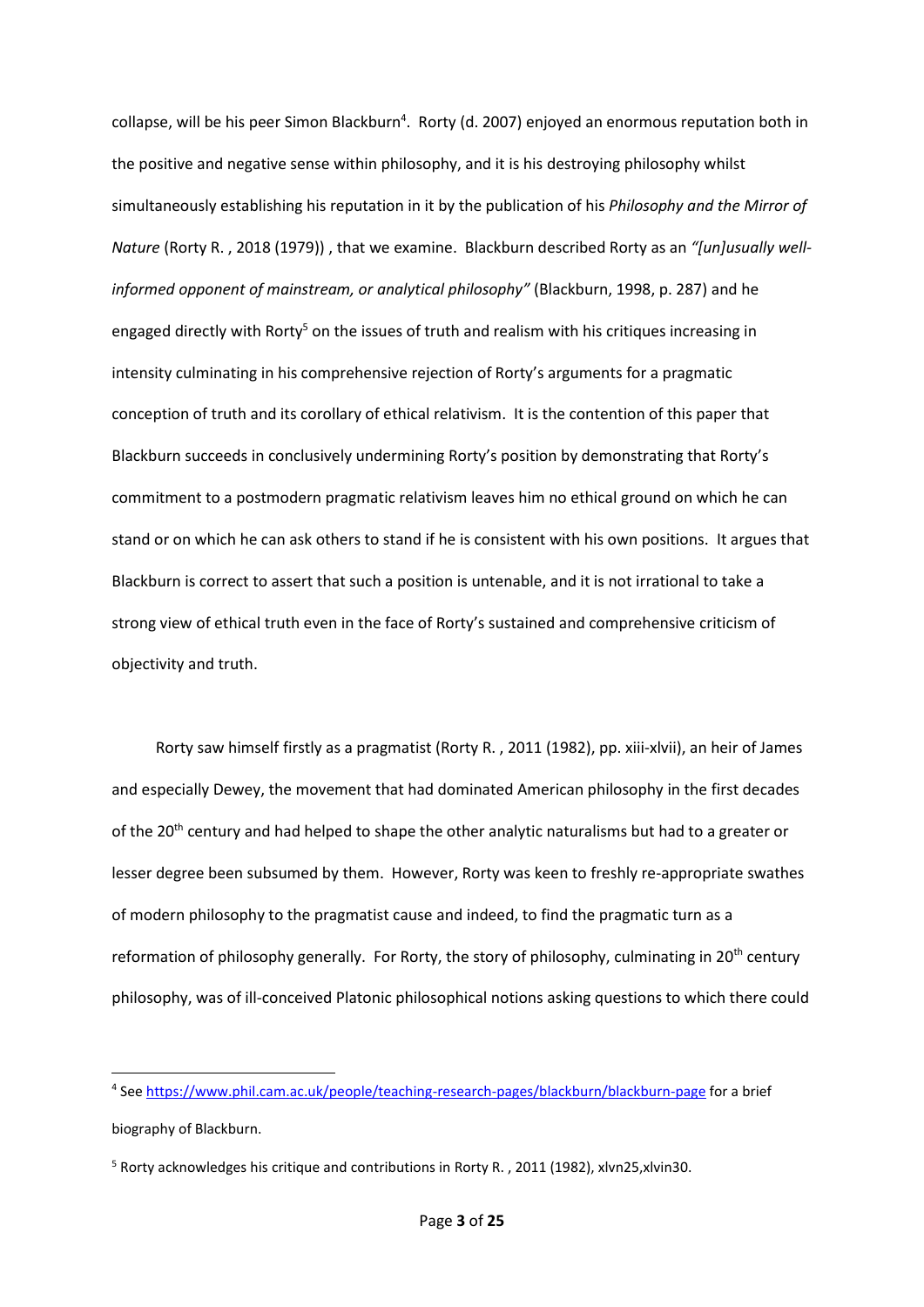only ever be dead-end answers and pragmatism, in one form or another, was the antidote (Rorty R., 2011 (1982), p. xvii). Central to the pragmatist view was the programme of Epicurus (b.341 BCE), who moved from empirical methods to *empiricism,* that is the view that *all* knowledge is perceptual. This is because it has had an enduring and strong appeal for those who wish to dispense with metaphysics (often religious metaphysics) as a foundation for knowledge, truth is rather that which works and has some practical utility for us, that nature has any underlying unity or reality is not of interest to us. This found a particular imperative in the post-Darwinian world of Comte's positivism and the analytical logical positivism of the 20<sup>th</sup> century but has the fundamental weakness that it is itself a proposition that cannot be verified empirically. Empiricists are forced to claim the proposition is logically analytic, i.e. "knowledge" *is* (in the existential sense) that which can be verified empirically. However, the "dogmatism" of this "scientific" position was brought into sharp focus in the late 1950s by Quine, perhaps the most rigorous of the post-positivist naturalist philosophers. He claimed that the twin planks foundational to the "scientific account of the world"<sup>6</sup> posited by logical positivism<sup>7</sup>, the analytic-synthetic distinction and the view that a meaningful statement must be able to be reduced to immediate items of experience (viz. "reductionism") were "ill-founded" (Quine W. V., 1980 (1953), p. 20). Quine's own conception of truth was a *disquotational* account, e.g. "snow is white" is a proposition that is "true" if and only if snow *is* white, i.e. we have removed the quotation marks.

<sup>6</sup> Carnap, Rudolf, Hans Hahn and Otto Neurath, 1929, *Wissenschaftliche Weltauffassung – Der Wiener Kreis*, Wien: Wolf, partial transl. in Neurath 1973, pp. 299–318, full trans. in Stadler and Uebel 2012, pp. 75–116. See Uebel, Thomas, "Vienna Circle", *The Stanford Encyclopedia of Philosophy* (Spring 2019 Edition), Edward N. Zalta (ed.), URL = <https://plato.stanford.edu/archives/spr2019/entries/vienna-circle/>

 $7$  Quine's mentor in his early years was Rudolf Carnap, a foundational figure in that movement.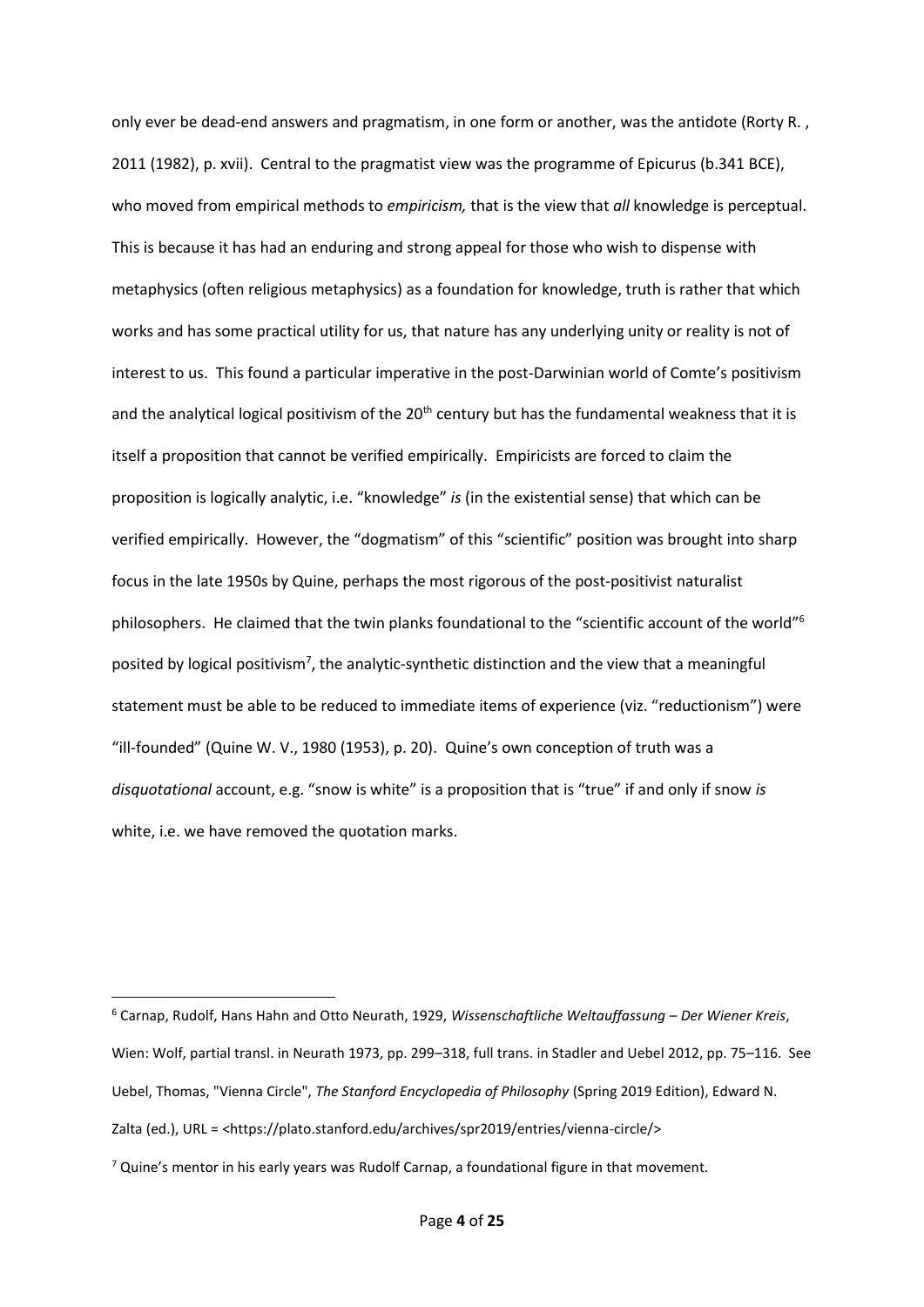For Rorty, the lesson of this progression is seen in that Truth here is a rarefied property of sentences only and is a transparent property, to say *x* is true is just to say *x*; the "truth predicate" is a redundant predicate. For Rorty, truth is a concept drained of every trace of the Platonic realm where Truth reigns, its redundancy and transparency mean for Rorty it has no significance. It may be *true* that snow is white or that grass is green but there is nothing more about Truth revealed by these statements, nor can there ever be:

[The pragmatic theory of truth] says that truth is not the sort of thing one should expect to have a philosophically interesting theory about…"truth" is just the name of a property which all true statements share. (Rorty R. , 2011 (1982), p. xiii)

However, Rorty's attack on truth is more comprehensive because the problems with empirical methods as the foundation for knowledge are not just at the extremes of empiricism. Rorty draws heavily on aspects of Kant's response to Humean scepticism about the natural world. Hume had demonstrated that the inductive reasoning of Aristotle *assumed* that causality was not just a mental habit but could offer no reasons (evidence) that this was so other than the same experience it was supposed to be explaining, i.e. we see that A follows B and therefore we conclude that B will always precede A but we only know that because we have seen in the past that A follows B. The causal necessity was contrived, it may be tomorrow that A does not follow B, but we can offer no *reasoning* independent of that same experience as to why this would be the case, i.e. the path from experience to theory is non-deductive. That is, a belief in the reasonableness of causal reasoning was irrevocably circular and it threatened to undo the empirical methods that provided the basis for the new natural sciences. Such were the implications of Hume's critique for the possibility of knowledge of the world and the truth question, it had alarmed Kant so much that it "*awoke him from his dogmatic slumbers*" (Kant, 2004, p. 4). Kant's answer to Hume was to "save" science by inverting the relationship between reality and the subject. As Copernicus had revolutionised astronomy by putting the Sun at the centre of the solar system, Kant envisaged his own programme as a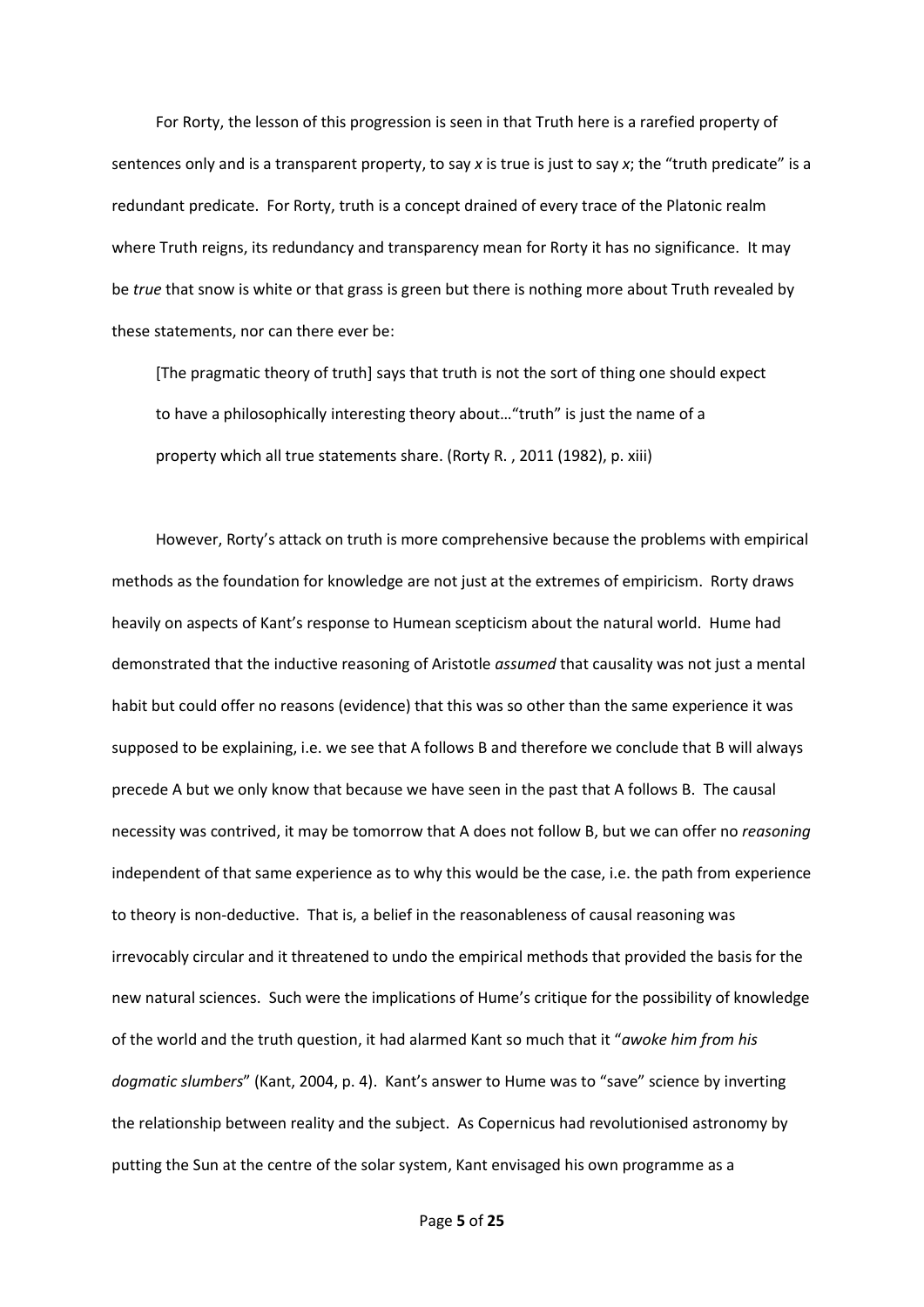Copernican revolution in philosophy (Kant, 2007, p. 18). The mind of humanity was not a passive observer of nature which then, via the sensory data, would assemble reality but rather it imposed on nature patterns of causality because the mind could not but help operate in that way (Kant, 2007, pp. 163-164). Thus, although he "saved" science, he did so at the cost of losing touch with reality as it is in itself (the *noumena*), and we were left with the phenomenal world alone. Thus, truth about the world as it is really is, that is, objective reality, was lost to us and provides justification to Rorty for his position. In the post-Kantian world, philosophy was no longer a discipline that was to provide answers to the fundamental questions of human existence and experience, for the answers to those questions were unreachable.

Thus, Rorty in his most influential work castigated philosophy and philosophers for attempting to maintain the fiction of objectivity claiming the post-Kantian world precludes such a conception but he also dismissed Kant's transcendental *a priori* – he asserts that Kant's attempt to provide the preconditions for human knowledge were vain<sup>8</sup> and misguided (Rorty R., 2018 (1979), p. 149ff). However, Rorty is a post-Kantian in the sense that his pragmatism positioned reality as it is in itself beyond the reach of the human mind. Metaphysical "Truth" was an impossible goal that lay beyond the reach of our cognitive faculties if it had any existence at all and we should give the pursuit of it up as a meaningless exercise. There were merely "our own" answers that originated within our own communities. Philosophy might well have residual tasks of a more technical nature in that it can clarify and illuminate salient issues for a culture and thus assist science or the wider cultural conversation. Yet philosophy has no claim to unique knowledge at all and the "philosopher" is not an expert that requires an exalted position as one that lays the foundation for a worldview, or puts

<sup>&</sup>lt;sup>8</sup> Rorty held Kant the most responsible for turning philosophy into a technical discipline divorced from the consciousness of the general populace and remote to their needs or concerns. It is thus ironic that, he nevertheless, owes a substantial debt to Kant.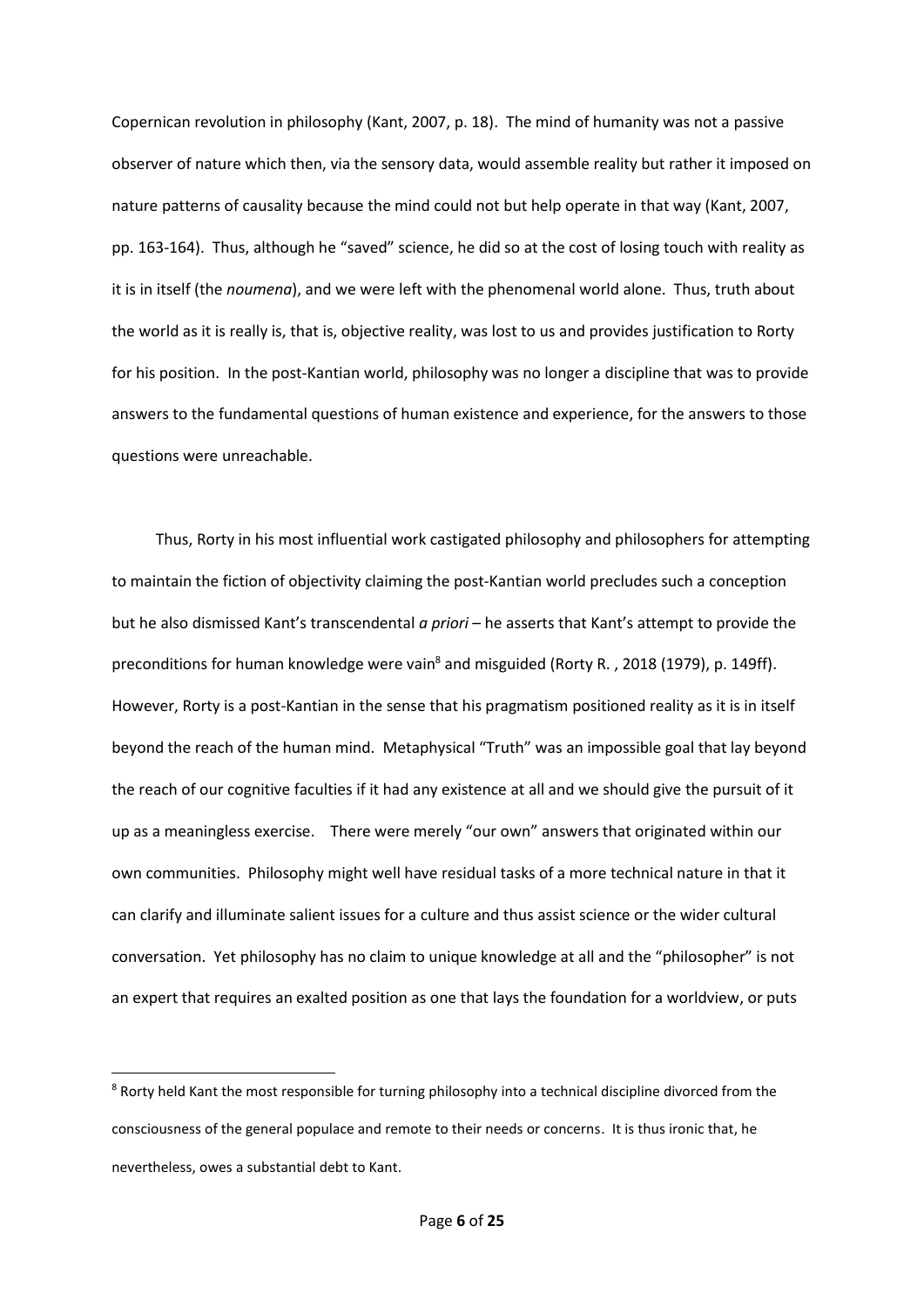the roof over all other disciplines so that we have a coherent account of all disciplines, or that exposes the conceptual muddles that hinder the understanding of those disciplines (Bahnsen, 1992). Philosophers were rather far more like poets and therapists that helped us understand our contingent existence. There are no great governing principles of knowledge other than what suits us at a point in time for pragmatic solutions to immediate cultural priorities. Philosophy and science become much more like subsets of the cultural conversation, a particular way of speaking about issues that may or may not offer recommendations for solving the problems of our current contingencies.

Thus, in summary, Rorty's ambivalence to science as just one among many cultural tools rather than the exalted position the hard sciences enjoyed within the Western world in his brave new world of post-*Wissenschaft* post-philosophical culture, owes much to the critique of Hume but he also synthesises important features from Kant's "answer" to Hume as part of his justification for rejecting the objective realm and conceiving of science as instrumental rather than objective research about nature. Science is a useful tool as far as it predicts 'X' will happen if I do 'Y', but it does not inform me of reality in any intrinsic sense. Rorty was keen to appropriate a post-Wittgensteinian hermeneutic, we might question whether there really is any such thing as "science" at all other than a contextualised, specialised and descriptive form of life that happens to have nature as its subject.

Rorty wanted to push the redefinition of science further though. Science is not really about method at all, it is a way of speaking that is only valuable "*as [it] render men's minds more sensitive to the life about them*" (Dewey, 1948, p. v.). Science then becomes "social science" (for we have dispensed with discovery and objectivity):

By an antirepresentationalist account I mean one which does not view knowledge as a matter of getting reality right, but rather as a matter of acquiring habits of action for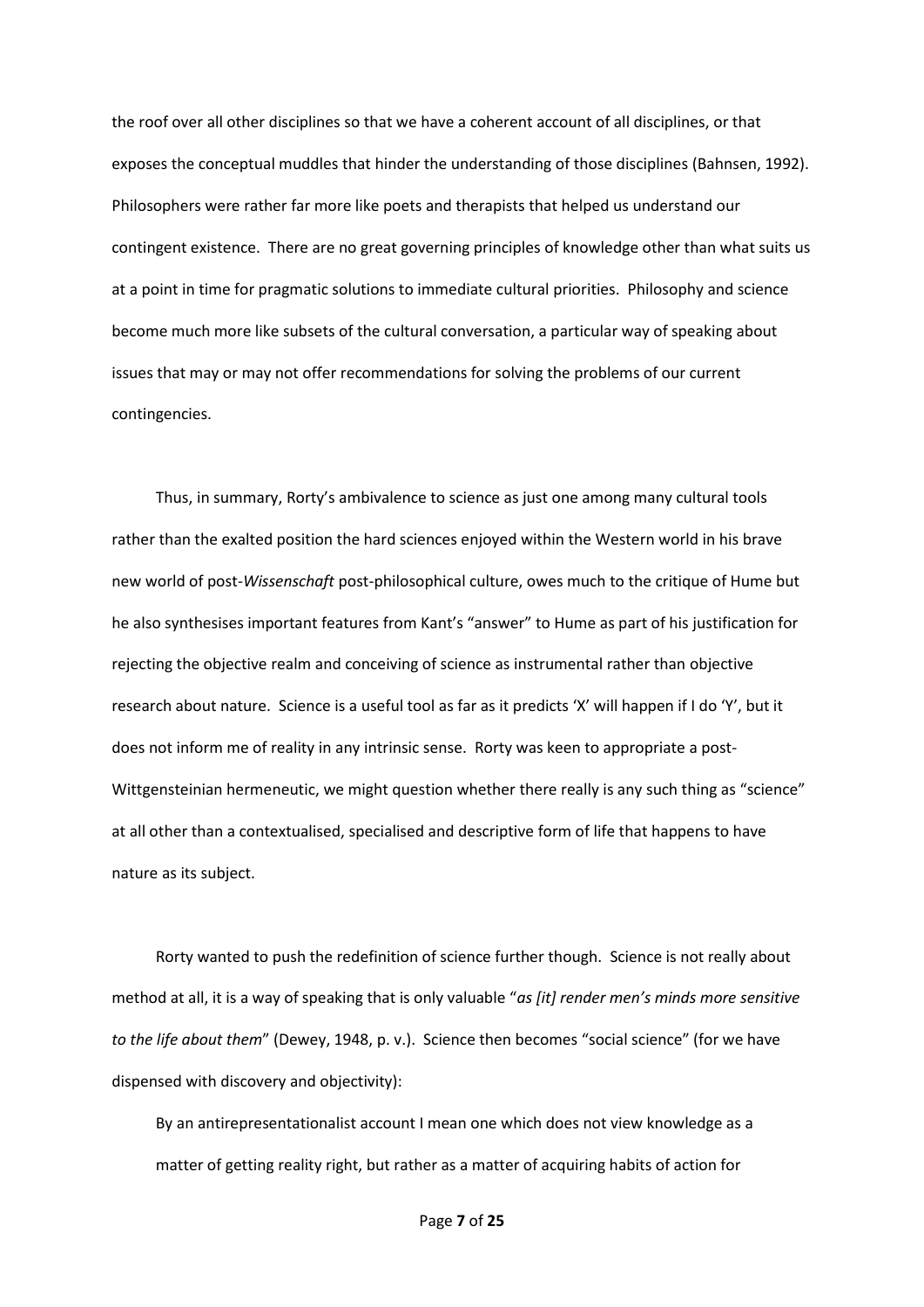coping with reality…[I recognize] sociological but not epistemological, differences between such disciplinary matrices as theoretical physics and literary criticism. (Rorty R. , 2011 (1991), p. 1)

Social science is also recast as "*continuous with literature*" as a means of interpreting our and the experience of others, "*enlarging and deepening our sense of community*" (Rorty R. , 1989, p. 203). Similarly, the philosopher's activities as a variety of the literary critic may be therapeutic for the culture; they may help to explicate and make the issues clear to whatever problems we might have today, but the solutions are found elsewhere within the culture, in that enlarged and deepened sense of community. Truth and its relation to knowledge is thus retired as a subject on any philosophical interest:

It is certainly the case that "truth" is not a possible object of study, any more than is "knowledge". Neither has a nature to be understood. The kind of true beliefs that mathematicians acquire, the kind politicians acquire, the kind…are not usefully viewed as species of a single genus. The idea that human beings are primarily knowers, that knowing and truth seeking are what makes them wonderfully different from animals, is a bad one… (Rorty R. , 2006, p. 95)

It stands to reason then that philosophers and the natural scientists are also made redundant or need to accept a serious pay-cut by Rorty at this stage.

There is another primary element of Rorty's thinking and that is his usage, some would say his development of, post-modernism. Even for those who were not taking up the post-Kantian programme explicitly, the cultural upheavals and totalitarianism of the 20<sup>th</sup> century served to radically alter philosophy's conception of itself. We have seen already that the traditional task of philosophy was in providing a theory of everything, providing the "metanarrative" that cohered the different spheres of human activity. It was to provide substructure to the relationship between the arts and the sciences, principles for politics and to set the aims and goals of education. This was the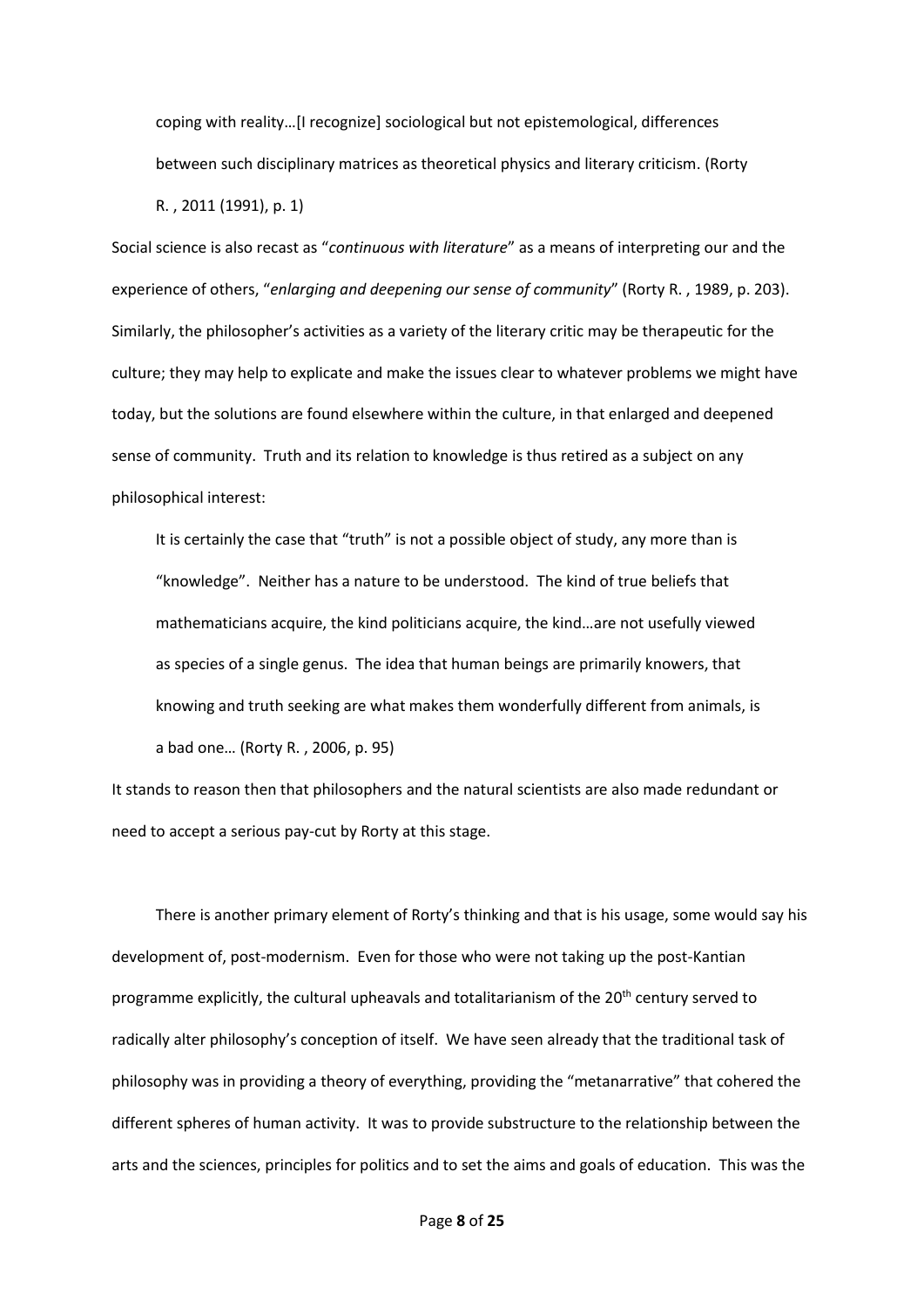"modern" prerogative and science was its prophet, at least for the positivists. However, with the excesses of 20<sup>th</sup> century totalitarianism founded on what were deemed coherent materialist philosophies that regulated and authorised all human experience and activity, it seemed to some philosophers to be the confirmation that no such answers are possible nor was it desirable to conceive of philosophy in that way. The modern must give way to the post-modern. Rorty is credited as moving pragmatism in the post-modern direction, modernising and "reviving"<sup>9</sup> it. The single idea that might be the unifying concept behind the diverse post-modern movement is that any attempt to provide objective, cohering or regulatory principles should be resisted; spontaneity, fragmentation, superficiality, irony and playfulness should be celebrated (Heelas, 1999, p. 4). Rorty's deconstruction of Western philosophy, the rejection of its conception of knowledge, truth and his celebration of situational irony as an integral part of the contingent human condition clearly display his debt to this type of thought. Indeed, it might be said he was one of its most skilled expositors and his ethical thought is particularly post-modern and should be understood as such.

Ethical relativism is often perceived as the necessary corollary of the post-modern position, it was Kant's autonomous person freed from Kant's moral imperative. It individualised and subjectivized truth, turning it into a possession of the subject such that incoherent sentences such as "*your truth and my truth*" suddenly were conceived of as coherent (Beckford, 1999). However, Rorty was ambivalent to the label "relativist" for very similar reasons to those of the controversial philosopher of science Paul Feyerabend who heavily qualified his use of it. The sticking point for both was that a relativism that posits clearly separated domains or localised expressions of "*clear rules, criteria and ways of seeing things…is simply objectivism broken into pieces and multiplied*" (Feyerabend, 1999 (1987)). Both Feyerabend and Rorty argued for a position *beyond* relativism.

<sup>9</sup> Williams, Michael. Introduction *in* Philosophy and the Mirror of Nature (Princeton Classics) (p. xiii). Princeton University Press. 2009.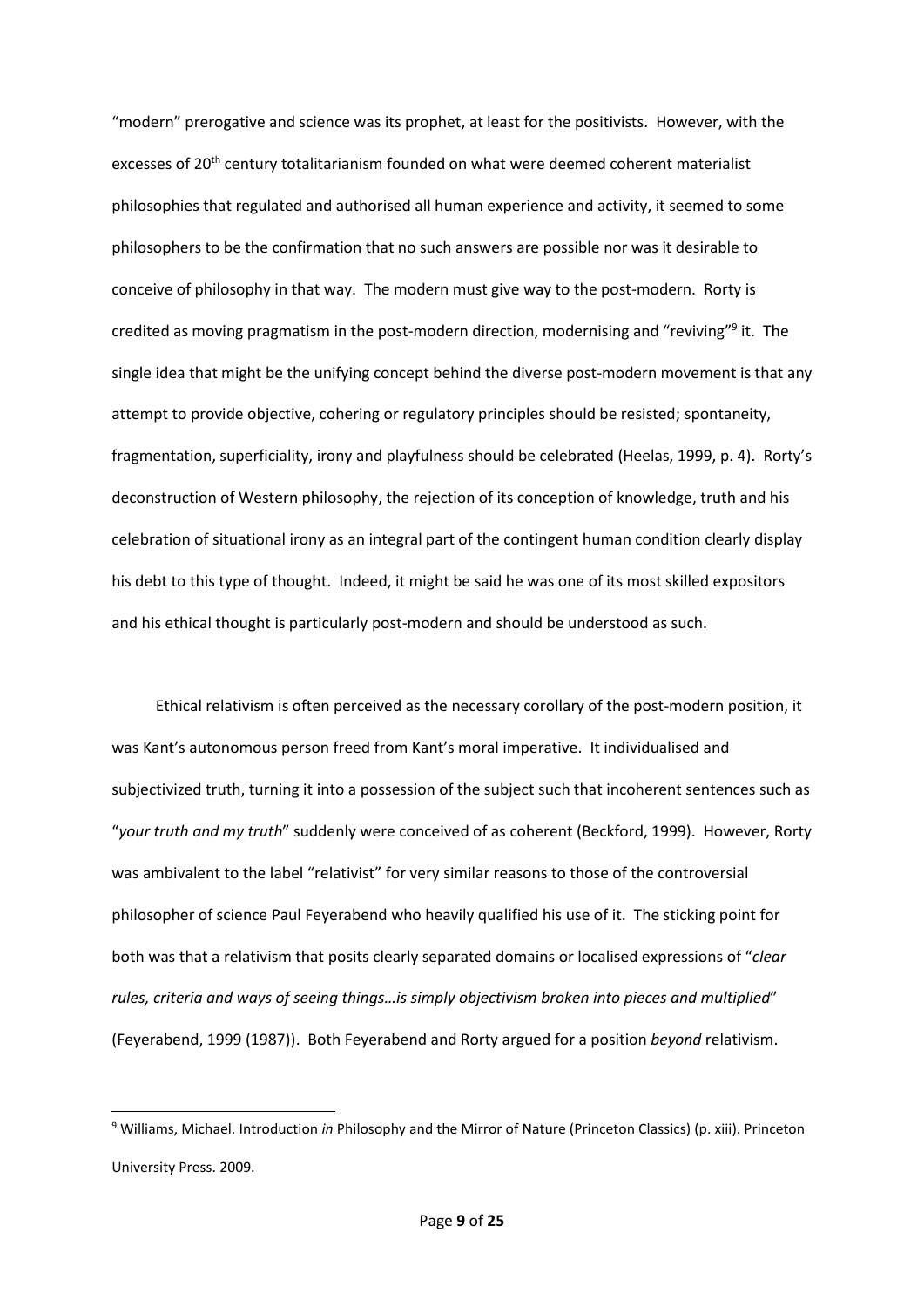That is, it is not so much that there is a different ethical "truth" for you and me because of our cultural situation but that truth itself is deconstructed or de-differentiated and what remains is a pluralism of possible moral states, none of which has any intrinsic merit or claim to objectivity than the other. This is pushing postmodernism as far as it will go, and the ethical implications of this position are radical and far-reaching. If knowledge was justified, true belief it was as if intersubjective moral knowledge was not possible at all, at least in any way that was said to represent the world as it really was for all of us. Rorty's world free of the categories of knowledge, essence and moral imperatives was complete, it was his foundational position:

I do not think there are any plain moral facts out there in the world, nor any truths independent of language, nor any neutral ground on which to stand and argue that either torture or kindness are preferable to the other (Rorty R. , 1989, p. 173)

What is more, it does not matter that we are not representing the world for that is irrelevant to the contingencies of the moment:

[We] agree…about the need to abandon traditional notions of rationality, objectivity, method and truth…rationality is what history and society make it – there is no overarching ahistorical structure (the Nature of Man, the laws of human behaviour, the Moral Law, the Nature of Society) (Rorty R. , 2011 (1982), p. 204)

So, in summary for Rorty, the philosopher or the scientist has no special claim to make authoritative statements that are normative for the rest of us, they are technicians with a linguistic specialisation. Like the Sophists of ancient Greece before him, Rorty believes the authority lies within the cultural conversation of the polis generally and emerges by some democratic process. Thus, the post-modern terminus for Rorty is that the only useful form of philosophy is when we can jettison all the "classical" categories envisaged by Plato and Aristotle, and supersede the obsolescent vocabulary of the natural sciences, replacing it with the language game of the social sciences that is far more suited to our post-modern milieu. For we neither lose nor gain anything if our beliefs are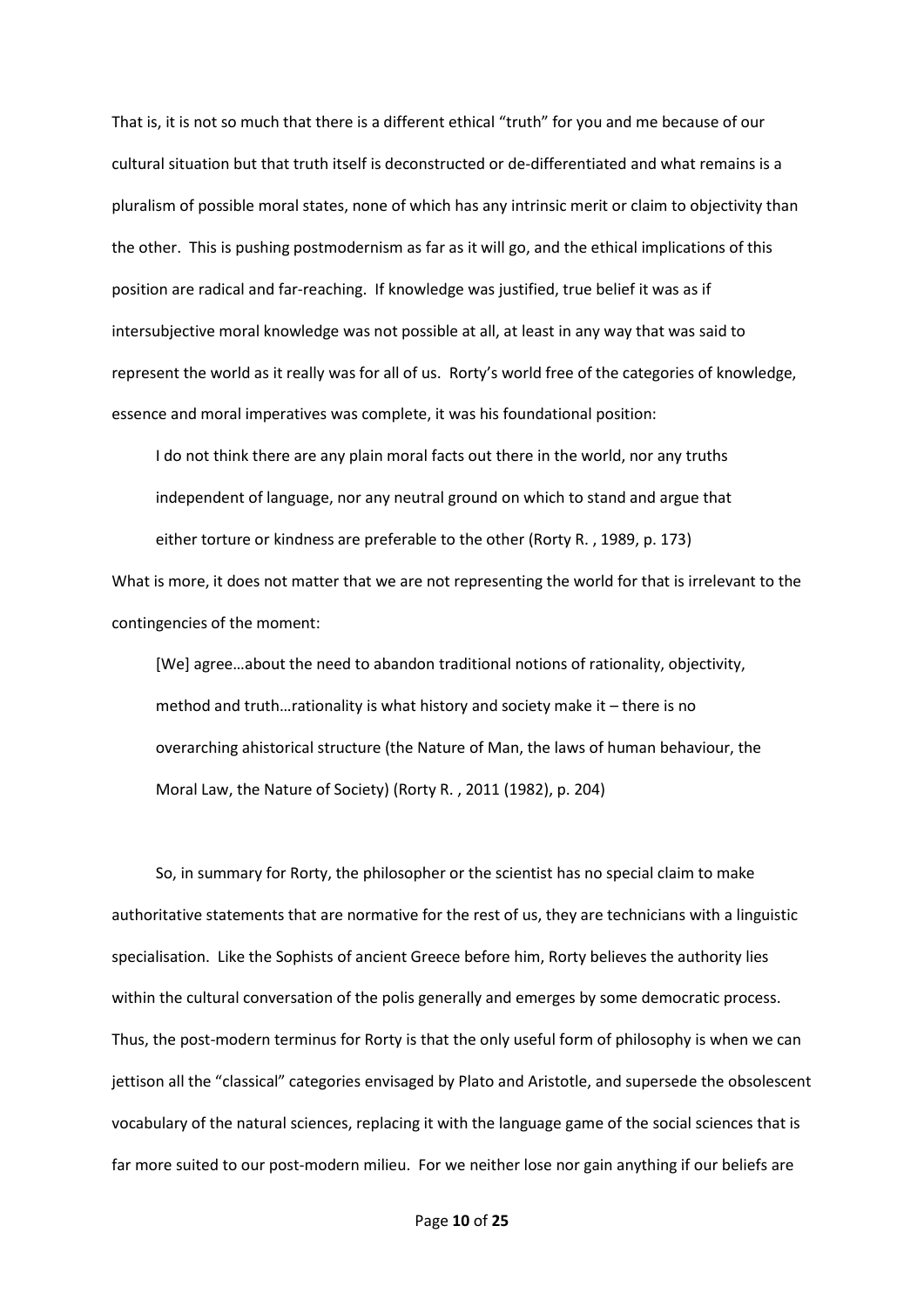true and to talk in terms of objectivity, truth or falsity is now utterly irrelevant, humankind can now "*grow up*" in this post-modern era:

This is the attempt to free mankind from Nietzsche's "longest lie," the notion that outside the haphazard and perilous experiments we perform there lies something (God, Science, Knowledge, Rationality, or Truth) which will…save us. (Rorty R. , 2011 (1982), pp. 204,208)

So, what of Blackburn's response to Rorty? Blackburn bases his deconstruction of Rorty's position on a practical ethical argument. Rorty was always keen to lay the fault or error of philosophy at Plato's feet for indeed, Western philosophy is sometimes conceived as a "*a series of footnotes to Plato*" (Whitehead, 1979 (1928), p. 39). Yet, at the heart of Socrates', and we would assume Plato's own critiques of the metaphysics of his day, was the licentious and arbitrary way the gods behaved. Plato would want us to reach towards "truth" because that then endorses an "ethical truth" that reaches beyond the base carnality of the Gentile lasciviousness that both he and later, through his epistles, St Paul, the distiller of a distinctive Christian form of life, recognised as the defects of the Graeco-Roman culture. For both Plato, Paul and seen even more clearly in the later works of the apostle John, this required an absolute source of authority, the *Logos<sup>10</sup>* principle that establishes what there really is, how it is constituted and most importantly, *why* it is the way it is. Blackburn rejects the transcendental claims of Christian metaphysics so cannot join Paul and John in seeing unconditional authority in the logos. However, he does see within Western philosophy, truth, in the sense "of the way things really are" has been viewed as a positive goal of enquiry from Plato

 $10$  "Logos" is an ancient Greek word which has a very wide field of meaning and is used in metaphysical, common language and specific technical contexts. However, its root meaning is always to give orchestrating structure and purpose to its referent.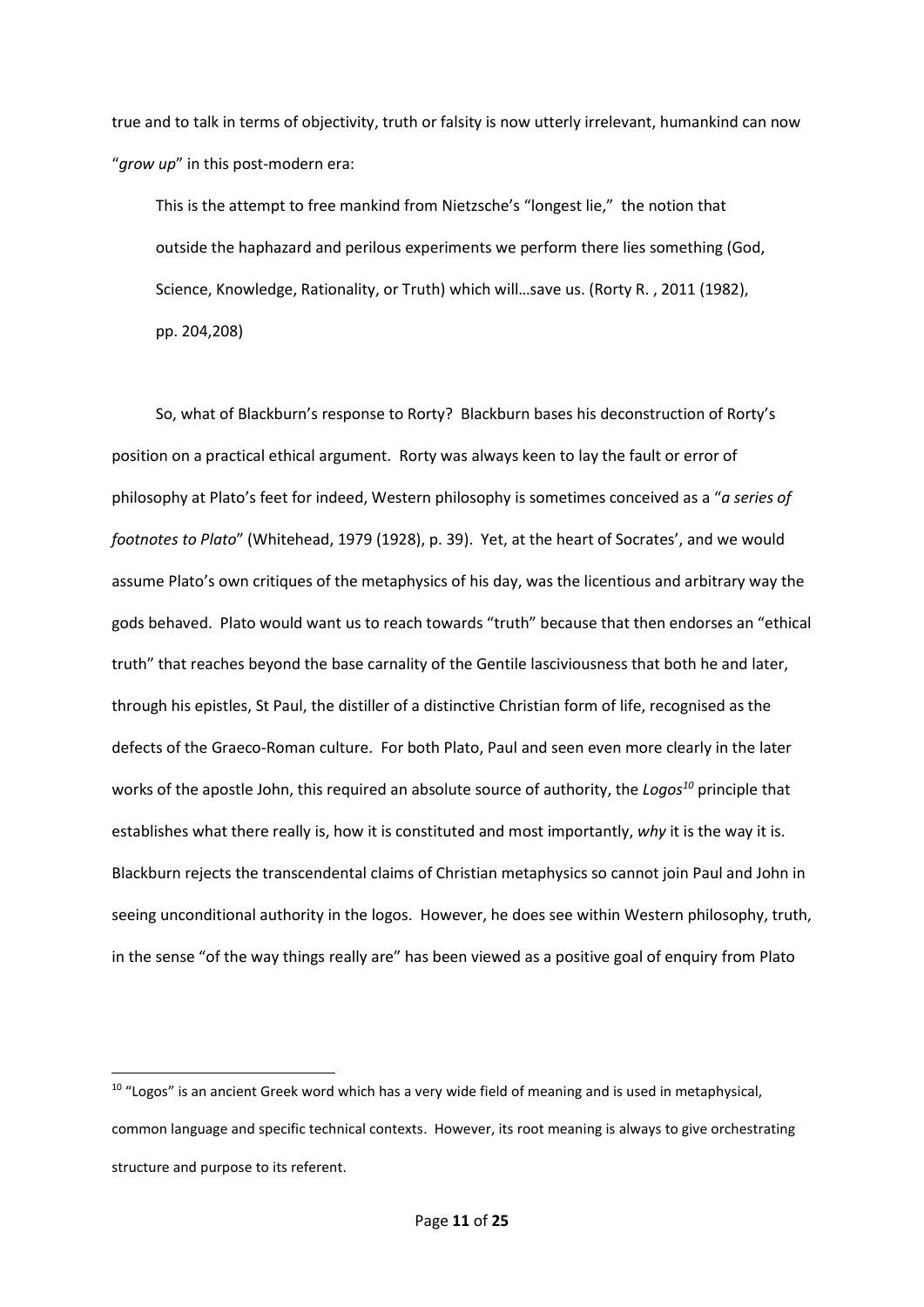onwards even if, as in Blackburn's case, we do not want to follow all the way to Plato's absolutism but we do feel justified in rejecting Rorty's blanket dismissal of the possibility of ethical truth:

It would help us [to] stop asking idle questions like "Are there objective facts about right and wrong in the same sense that there are objective facts about electrons and protons? (Rorty R. , 1999 (1998), pp. 4-6).

For these questions are for the philosopher of science and more importantly, for the community that Rorty wants to save, are anything but "idle". For unless we had, through the special language of mathematics, modelled the behaviour of electrons and protons, we would still be burning wood to heat our houses and using candles to light them. Blackburn can grant Rorty that this is not simply a naïve realism, we must often strip away false impressions, perceptions and conceptions to attain and discern knowledge about nature but we are confident enough that we can talk of their being a nature that is subject to investigation and comprehension:

We probably want to turn our backs on him [Nietzsche], and maintain our conviction that the senses and reason together enable us to detect the different kinds of things in our world accurately enough for us to determine their causal powers, to understand them and thence to make use of them in the struggle for survival. We will want to jettison the constant association between pragmatism and illusion, or perspective and error. So why should we not remain good, conservative, scientific realists – whatever that might mean? (Blackburn, 2006, p. 106)

That is, to progress in the knowledge or the *science* of a domain of human thought was considered essential as a means of humanity's mastering or stewarding of the natural world. Without the "truth" about the natural world we would be slaves to superstition and metaphysical mythologies about our existence would be as plausible an explanation as anything else. Contra Rorty, the idea that there are just a plurality of "truths" seems just to deny that some explanations are better than others and more faithful to the world as it really is to us. "The world as it really is" might be elusive but it is a logical fallacy to then collapse into scepticism and say we can know nothing about the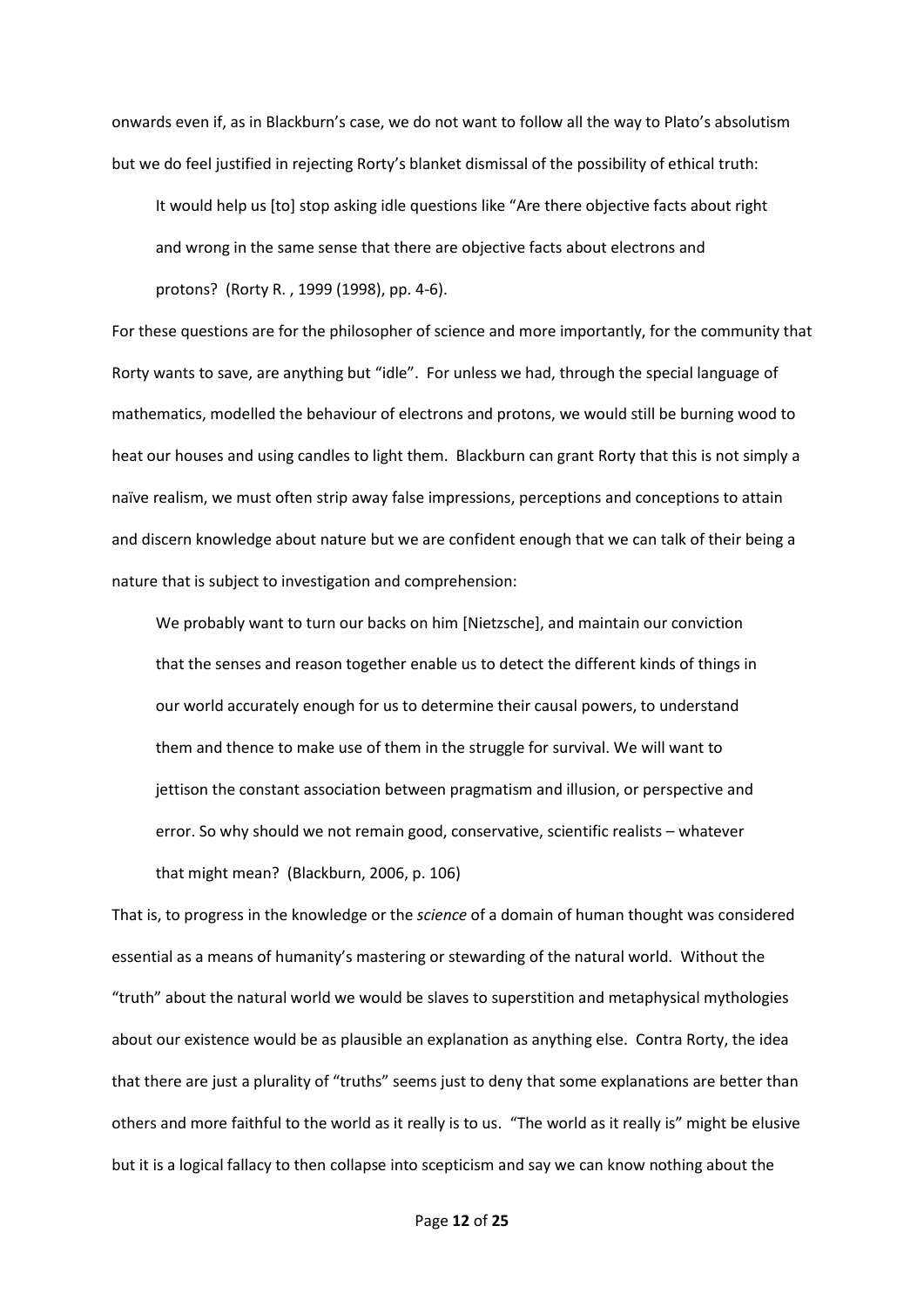truth of the world at all. Thus, we see the strong connection between knowledge and truth as essential to the human understanding of the world; in the sense of it being that which enables culture to grow, develop and extend. There is "something" essential about the nature of truth as a component of human knowledge which led the classical philosophers to consider knowledge as "*justified, true belief*" (Nagel, 2014, p. 48) and regarding that "something" is enough for us to reject the sceptic's path. We can grant that claims to "knowledge" as true, justified belief are more problematic than would at first appear. Bertrand Russell was one of the first to observe that an observer of a stopped clock in a railway station is believing something for which they have good justification (they can see the clock) and it may even be "true" twice a day but it would be difficult to claim that the observer now "knows" the time. Rorty would view this an insoluble problem and one we should no longer consider important to feel obliged to answer, of interest only in the technical ivory towers of the philosopher. Yet, despite his difficulty, Russell had not abandoned knowledge or truth for later in the same discussion he asserts, "*every case of knowledge is a case of true belief*" but he then astutely observes, "*but not vice versa*" (Russell, 2009 (1948), p. 139). Russell was also famous for his criticism of the sceptical mindset of which Rorty was perhaps the most sophisticated example; Russell noted that the sceptic will still eat when they get hungry even though they wanted to tell us we cannot trust the data of our senses.

We would also want to challenge Rorty's central objection that the Truth concept is empty. Formally, the set called "Truth" is that which turns justifiable beliefs into knowledge, that is publicly accessible to all humanity, without prejudice. It is that which is objective, that exists outside of us, it is not subject to our subjectivity, is indifferent to how we feel or reason about it. Now Rorty is right to point out that there has been over 600 years of searching regarding that "something" and just what is that relation between "justification", "truth" and "belief" that helps us to knowledge. Rorty wants us to believe there has been no progress and philosophy has descended into irrelevant technical discussions. Yet, truth is not "abstract" because of its objectivity in this conception and we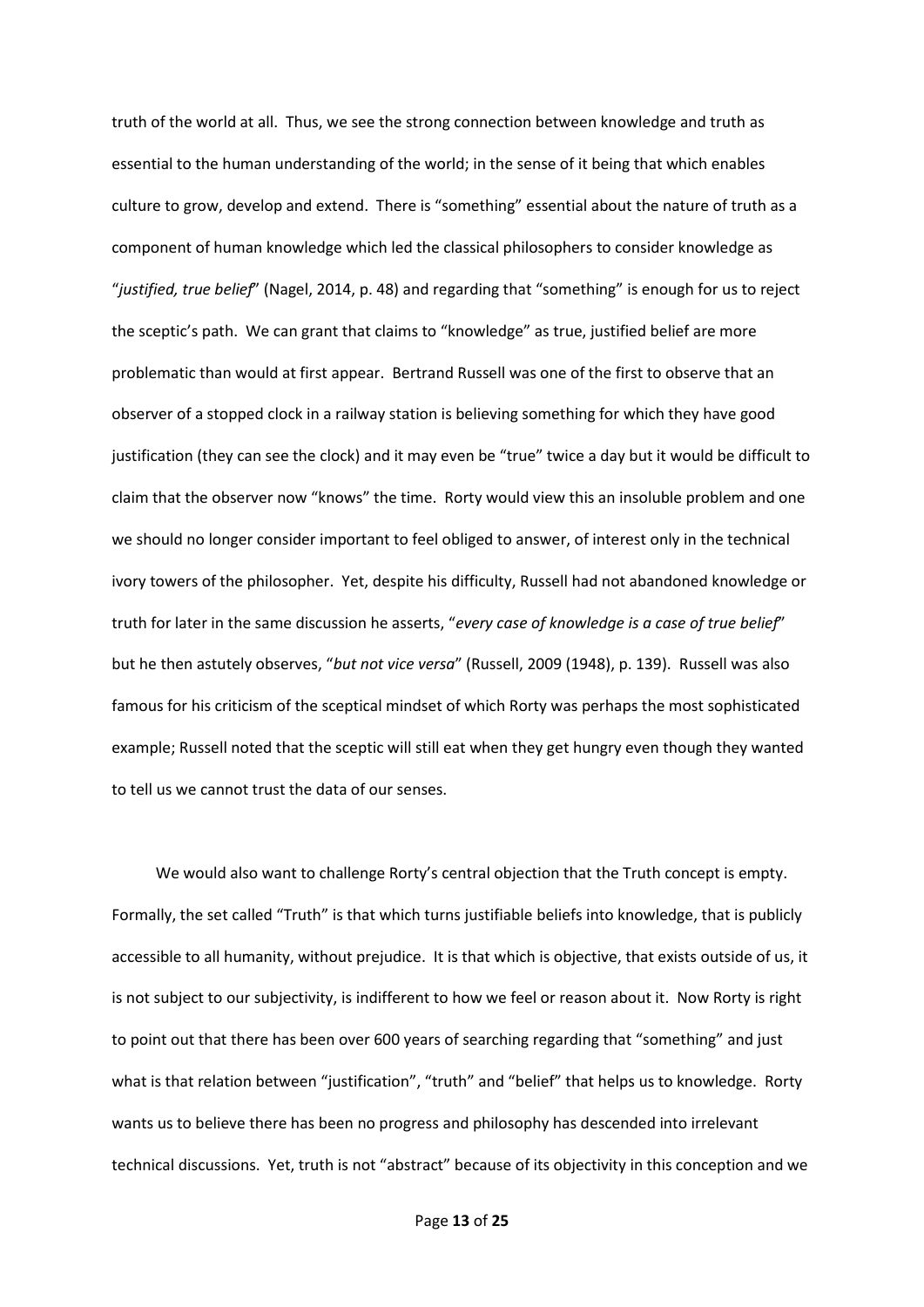may ascend to it via induction or descend by deduction stopping at places of reasonable verisimilitude on the way:

Truth is the point of reference that we share with all human beings. No one can live without truth. Though we may disagree about which particular things are true or false, allegiance to truth—whatever the truth may be—permits us to stand alongside every person as honest fellow inquirers. (Willard, 2016, p. 114)

Here we see that a commitment to Truth is fundamentally an ethical choice based upon a shared humanity. Knowledge, belief and truth are taken to be components that "represent" nature and an accurate representation *is* a basic goal of philosophic and scientific enquiry. An accurate representation of reality, of things as they really are, we can call "Truth" and Blackburn agrees with Willard it implies a well-defined ethical position. Rorty's frustration with "Truth" was that it was irrelevant to our shared humanity, which would be to say it provided no basis for informing our ethics. Rorty positioned our situation in time as contingent and counselled us to avoid "moral condemnation" of any action in itself for all is under a situational description. The resultant "*ironic condition*" is one that holds that we can never be capable of understanding reality the way it is, we must hold (after Sartre) to a "*meta-stable*" condition where tomorrow our tentative understandings of the world collapse as a new language game usurps our previous one, "*the terms in which [he] describes [himself]…are subject to change, always aware of the contingency and fragility of their final vocabularies and thus of themselves*" (Rorty R. , 1989, pp. 73-74). He saw it rejected the entire conception of philosophy as somehow deciphering reality for us:

philosophical culture still had notions like Nature, Reason, Human Nature and so on, which were points of reference outside of history to which history was to be judged…Thinking of yourself as a contingency means thinking of what matters most to you for no deep reason… (Rorty R. , 2006, p. 30).

In contrast, Blackburn reminds us that it is our ethical commitments that shape our common humanity and to withhold from judgment is itself an ethical act, not a place of ethical neutrality: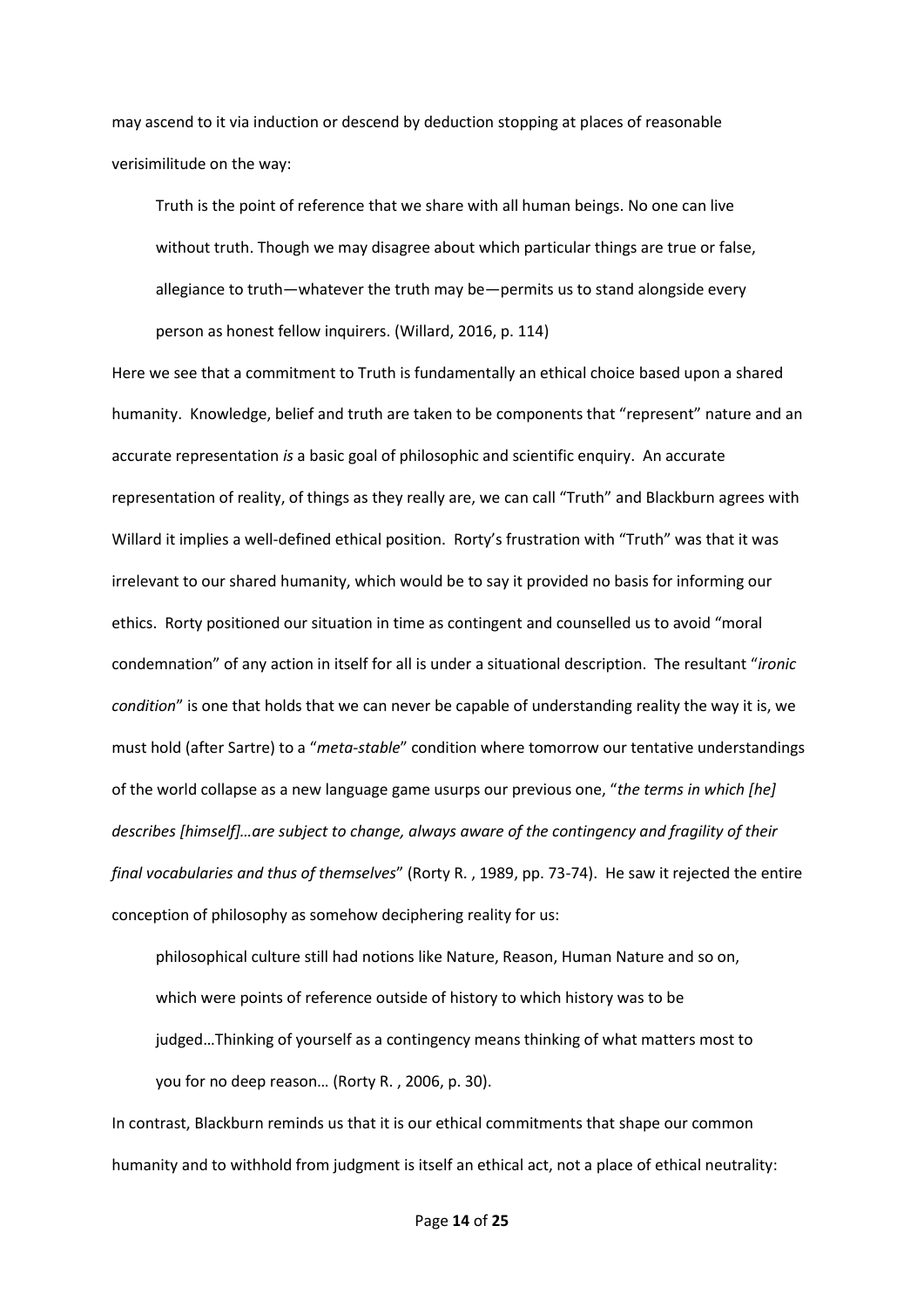The detached, ironic, aesthetic posture is attractive, relaxing, essentially *civilised*. It is the state that the Greeks called *epoche*…The highest form of living becomes merely spectating life, a kind of saintly fatalism, an indifference to the events around one [but] such withdrawal…is itself an ethical and political action. Withdrawing from insisting upon an obligation…is equivalent to allowing an action or issuing a permission. It is not a purely private stance…[T]he position is only possible for those who can afford to think of their lives as play. (Blackburn, 1998, p. 294)

A commitment does not mean we are stuck in closed loops of science with methodological straightjackets, but we do believe that the truth of the world is accessible to some degree by deductive and empirical methods. We may call a commitment to this trinity as identifying the minimum commitment of the philosophical view of reality known as representationalism and Rorty was known for his emphatic rejection of it as Platonic dogma. However, it is simply a commitment to a form of realism. Truth and especially how truth relates to knowledge, is considered as a subject worthy of study in its own right (Nagel, 2014, pp. 102-116). For Aristotle, "*To say of what is that it is, or of what is not that it is not, is true*" (Aristotle, 1993, p. 7.27) and this, as Blackburn notes, "*is perhaps the first expression of the* correspondence theory *of truth*" (Blackburn & Simmons, 2010 (1999), p. 1). The correspondence theory of truth seeks to correlate with the "facts" of the world around us; truth is the best, empirically verifiable representation of reality. Put in terms of informal logic, a "true" proposition is one which corresponds to the facts of the world, "*the truth predicate is an intermediary between words and the world…its truth consists in the world's being as the sentence*  says" (Quine W. V., 1992, p. 81). So, however problematic the concept of "correspondence" is, any commitment to scientific realism assumes its coherence to a greater or lesser degree. It is thus legitimate that though stopping short of absolute certainty nevertheless gives us a ground from which we can demonstrate ethical commitments that are not merely arbitrary. Thus, Blackburn was happy to concede there is plenty of ambiguity as to how we can correctly affirm the correspondence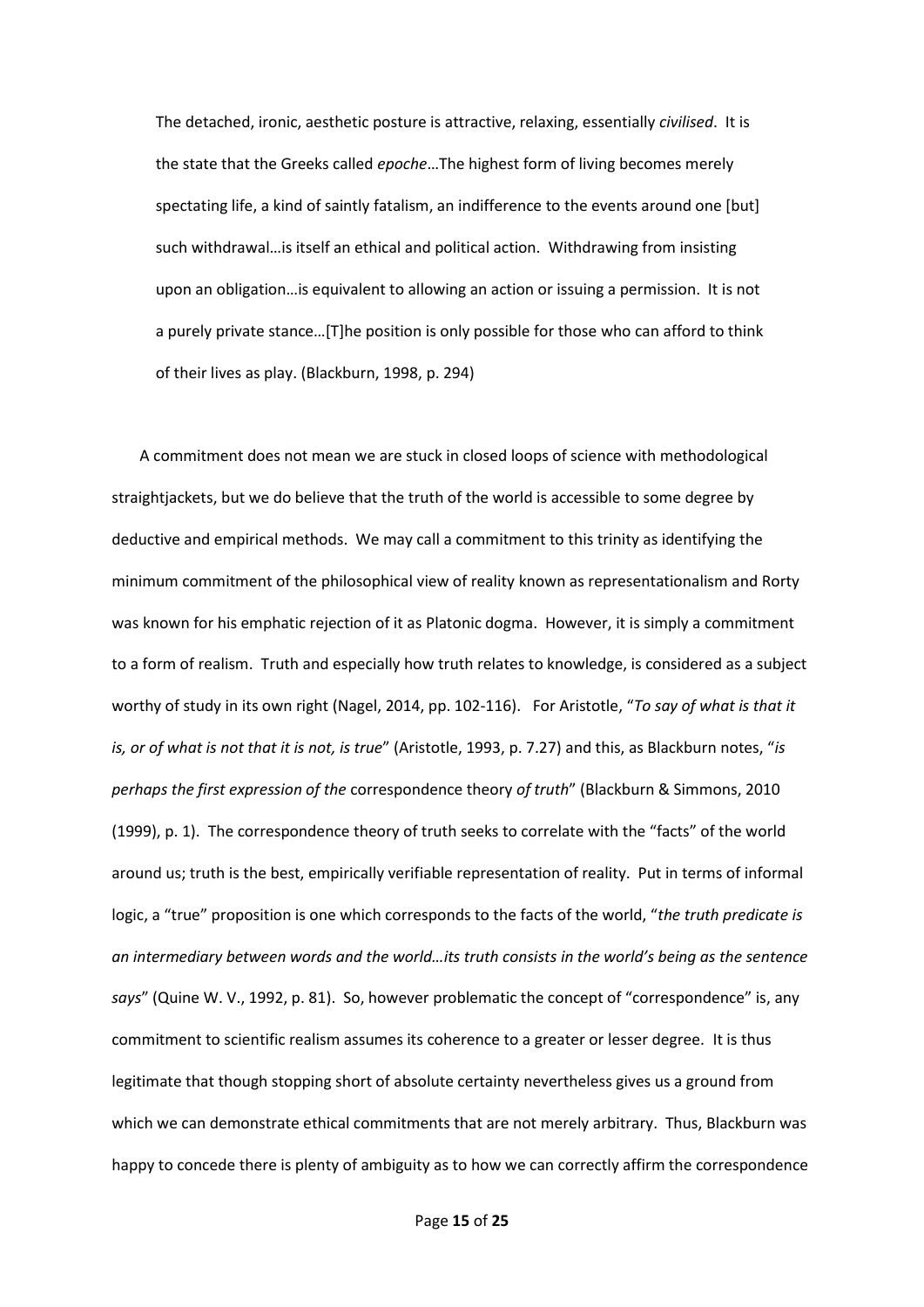in all kinds of cases or even whether "*correspondence with the facts*" is simply a tautology, an "*elaborate synonym for true*" (Blackburn & Simmons, 2010 (1999), p. 7). There are contradictory empircally equivalent accounts of the world, so just where does the truth consist in such cases? However, for Blackburn, if it is not possible to frame a philosophical or scientific conversation in terms of what is true, how can such a conversation be had at all? (Blackburn & Simmons, 2010 (1999), p. 6). For Blackburn, Rorty's pragmatism is judged as incoherent and self-defeating for the post-Kantian foundations of it are not as secure as Rorty would believe. Moritz Schlick, the founder of the empiricist movement that came to be called logical positivism, provided a far more robust rebuttal of Kant's synthetic a priori and a restatement of the correspondence theory in naturalistic terms (Schlick, 2002 (1925), p. 384). He explicated a precise relationship between facts and reality so that the weakness of the correspondence could be mitigated. For Schlick, because humanity continues to thrive, it must have come to know, in a more or less substantive sense, reality as it really is, "*[T]he world must be knowable for man if he is to be able to live*" (Schlick, 2002 (1925), p. 396). This position was maintained by Schlick whilst acknowledging there were "practical" limitations in our understanding in light of Hume's critique of reason (Schlick, 2002 (1925), pp. 395- 6). So though logical positivism failed because of its dogmatism, Schlick's insight has powerful epistemic consequences and lends substantial credibility or warrant to the presupposition that humanity has a far closer relationship with its reason to reality that allows more than an arbitrary basis for its ethics.

Similarly, Rorty was emphatic there were just "truths" rather than Truth but Quine was keen to emphasise the *coherent* nature of even disquotation, "*Simplicity and naturalness are making the difference between truth and meaninglessness*" (Quine W. V., 1992, p. 98), objectifying the coherency criteria for truth. "Truth" was seen as the entire corpus of science and by recognising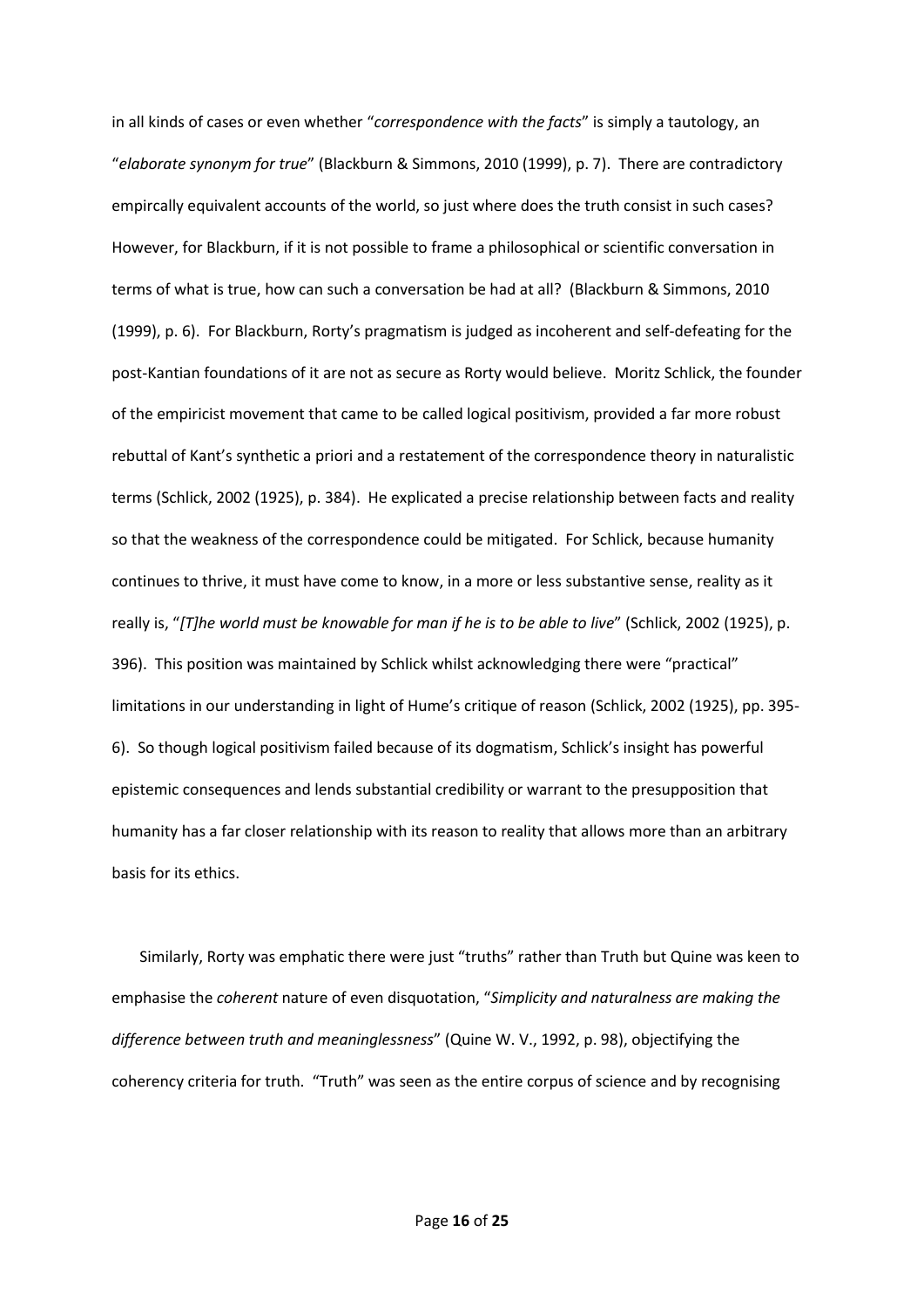that incoherence (as found in the pragmatists) resulted from confusing truth and warranted belief<sup>11</sup> (Quine W. V., 1992, p. 94). Put simply, he is asserting that people become confused over truth when there is a confusion between the logical structure of a proposition and the subjective content of a belief. As pragmatists evaluated "truth" on a subjective basis, their view of the world can never cohere logically and their philosophy can never inform us about reality. However, minimalism about truth might seem to rescue Rorty's "truths" thesis at this point. Blackburn traces minimalism back to Frege who was the first to note the *transparency property* of truth, "*it makes no difference whether you say that it is raining, or it is true that it is raining, or true that it is true that it is raining*" (Blackburn, 2006, p. 60). However, most basically, Blackburn identifies deflationary views have a similar weakness to the pragmatic views; if we accept them, they seem to prove too much. If "is true" is a redundant predicate, just how do we frame philosophical discussions at all?<sup>12</sup> In another place he describes the deflationist penchant for flattening Ramsey's ladder into the horizontal plane but then wanting to use the ladder in the vertical direction in presenting deflationism as a superior view of truth. Thus, Rorty wants to write with the conviction that his "no truth" indeed is a superior view of "Truth" which shows the dialectical tension of his position. The critical weakness of Rorty's position is seen here. He wants an ethic but has no foundation on which to build it that is not entirely arbitrary and the obvious question is why we should accept his analysis and follow him in preference to the Nazi concentration camp guard that he refuses to condemn. He has no authority with which to commend his position to us.

 $11$  This is a subject of great philosophical significance and importance for anyone that accepts epistemology as a legitimate branch of philosophy. The logician Alvin Plantinga penned three volumes on the concept of warranted belief. See Plantinga (1993, 2000).

 $12$  The philosopher of science Bas C Van Fraassen provoked a great debate during the 1980s with his assertion that science should not be concerned with truth arguments about reality (realism) but advocated a form of empiricism known as *constructive empiricism*, see Van Fraassen (1985). It remains an influential view but realism in a variety of forms is still the preferred view amongst philosophers of science.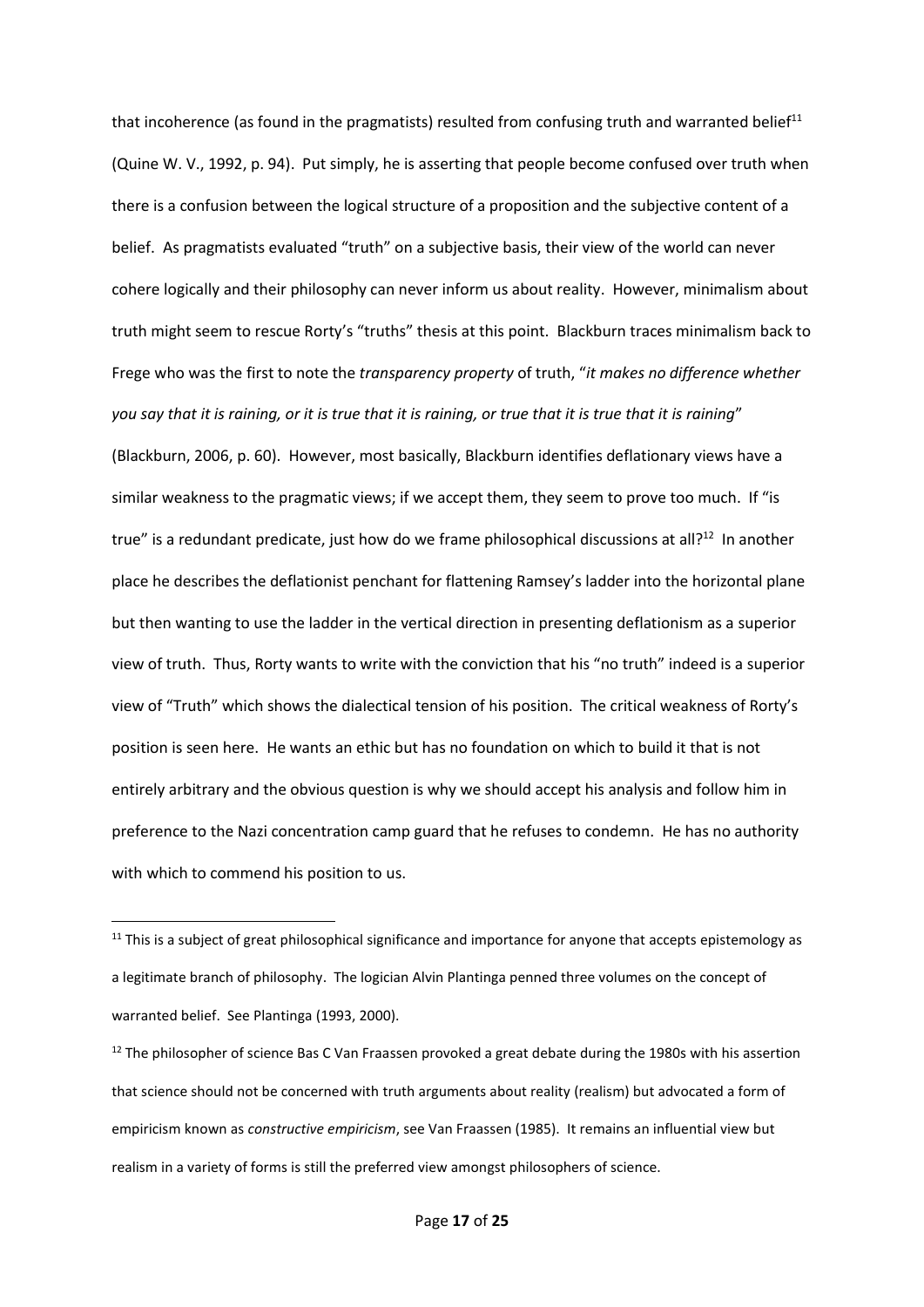Blackburn thus proceeds to demonstrate his position seems to be loaded with self-defeating propositions. Knowledge is only unworthy of study *if* we have accepted Rorty's proposition, absolutely but Rorty has assured us there is nothing we can be absolutely sure of. In what respect is he ascribing "truth" to mathematical propositions? Are those truths describing the world as it really is? The idea that we are "knowers" is surely the basis of civilisation, is it not an empirical reality we do what other animals do not do because we *know* more about the world? Even Quine would eventually admit epistemology as a psychological state (Quine W. , 1995, p. 19) and the role of intuition maintains an active place in scientific psychology with conceptions of knowledge and truth regarding beliefs about the world (Nagel, 2014, pp. 114-116). Blackburn thus suggests to us that Rorty's position is not as robust as it first seems and he then, with increasing precision, proceeds to disarm Rorty by critiquing his postmodernism generally. First, for the postmodern, he asserts that there is no durable moral content or knowledge. In asserting there is no "general answer", all that can be concluded is there is a variety of possible answers of seemingly equal validity, it is merely a preference of the reader; the truth of the matter becomes a personal (perhaps pragmatic) preference, what works best for me.

Blackburn then critiques this postmodern view generally and by implication undermines the tenability of Rorty's positions by explicating Rorty's view of the Holocaust. Rorty, consistent with his own historicist position that there is no neutral ground to stand from which to judge history , was unable to state that the Holocaust was categorically wrong or wrong in any absolute sense, rather than just "wrong" subject to our viewpoint as observers. When pressed by a sympathetic interviewer regarding a notional Nazi prison guard in a concentration camp, he answered "Moral criticism is too easy here" (Rorty R. , 2006, p. 25). For Blackburn, this is a morally bankrupt statement: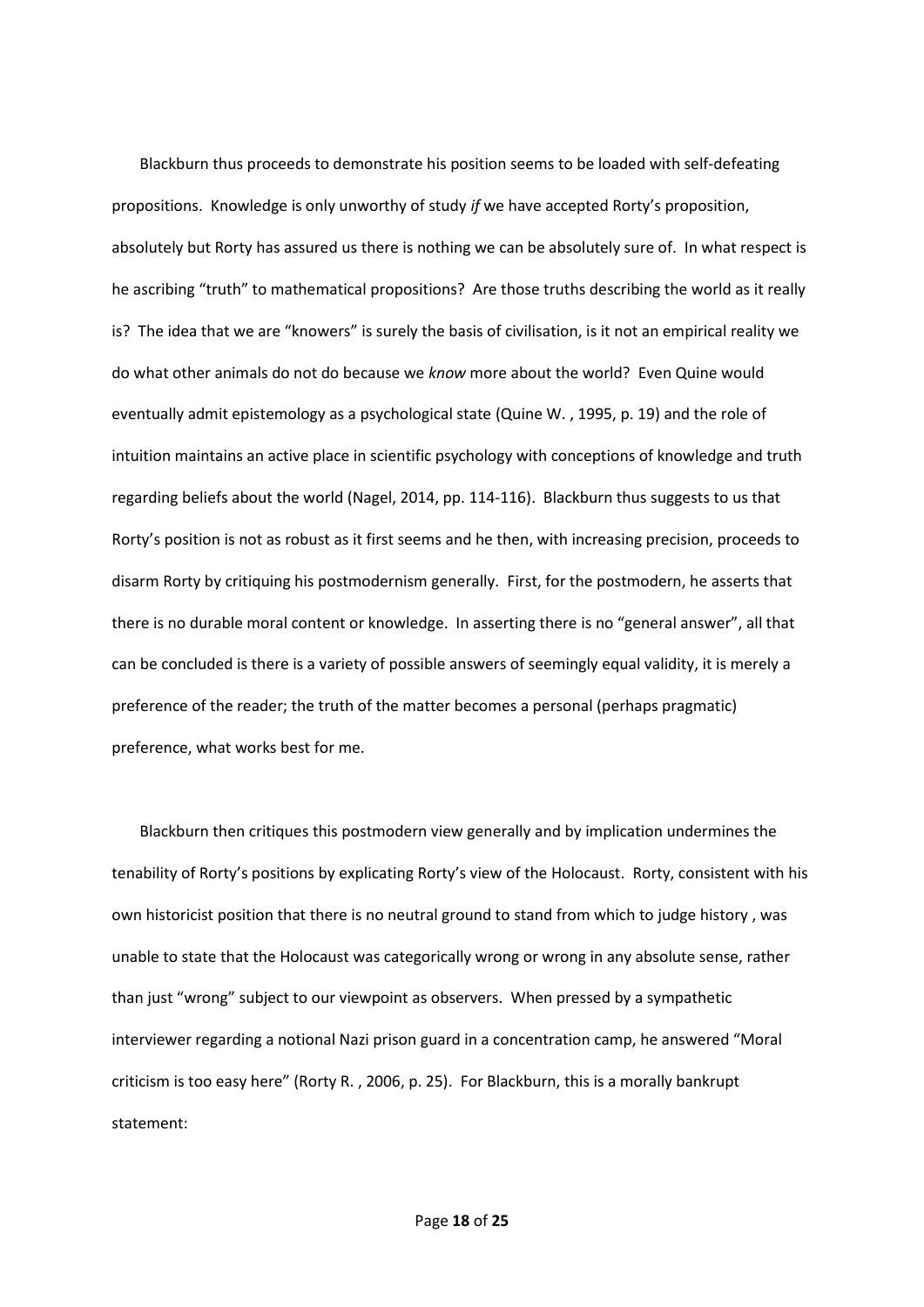[We] *should* react on learning that there is some audience that presents the Holocaust to itself in a way that seems harmless or admirable…You do not want to be a prig or bigot, but neither do you want to be a weightless aesthete, to whom all real commitment is a subject of a joke or parody. (Blackburn, 1998, pp. 289-290).

He directs us to the work of historian Professor Deborah Lipstadt<sup>13</sup> to demonstrate just how insidious the postmodern denial of truth can become and places Rorty firmly within this category. For the postmodern relativist, there are no objective facts of history, just interpretations; historicism and revisionism take the place of an objective historical record:

[T]he relativists contribute to the fostering of what I call the "yes but" syndrome. Yes, there was a Holocaust, but the Nazis were only trying to defend themselves against their enemies…Yes, there was a Holocaust, but it was essentially no different than an array of other conflagrations in which innocents were massacred…Relativism, however convoluted, sounds far more legitimate than outright denial. (Lipstadt, 1993, pp. 215- 216)

Rorty's view of Orwell's 1984 is equally as contentious:

Rorty finds it hard to understand what Orwell was on about, since the whole nightmare in that book concerns the loss of truth and the loss of right reason and, for Rorty, these count as no loss at all. Because he could control everybody's thoughts, Big Brother was very good at social solidarity, so what was Winston afraid of? (Blackburn, 2003).

The dialectical contradiction is evident when Rorty admits the postmodern pragmatic relativist can give you no certain hope for the future or account of the past but wants you to hope anyway, "[We allow] room for *unjustifiable* hope, and an *ungroundable but vital* sense of human solidarity" (Rorty R. , 2011 (1982), p. 208)(emphasis added). For Blackburn, such a position offers no solace

<sup>&</sup>lt;sup>13</sup> Lipstadt famously exposed the academically respectable historian David Irving as a Holocaust denier (Lipstadt, 1993).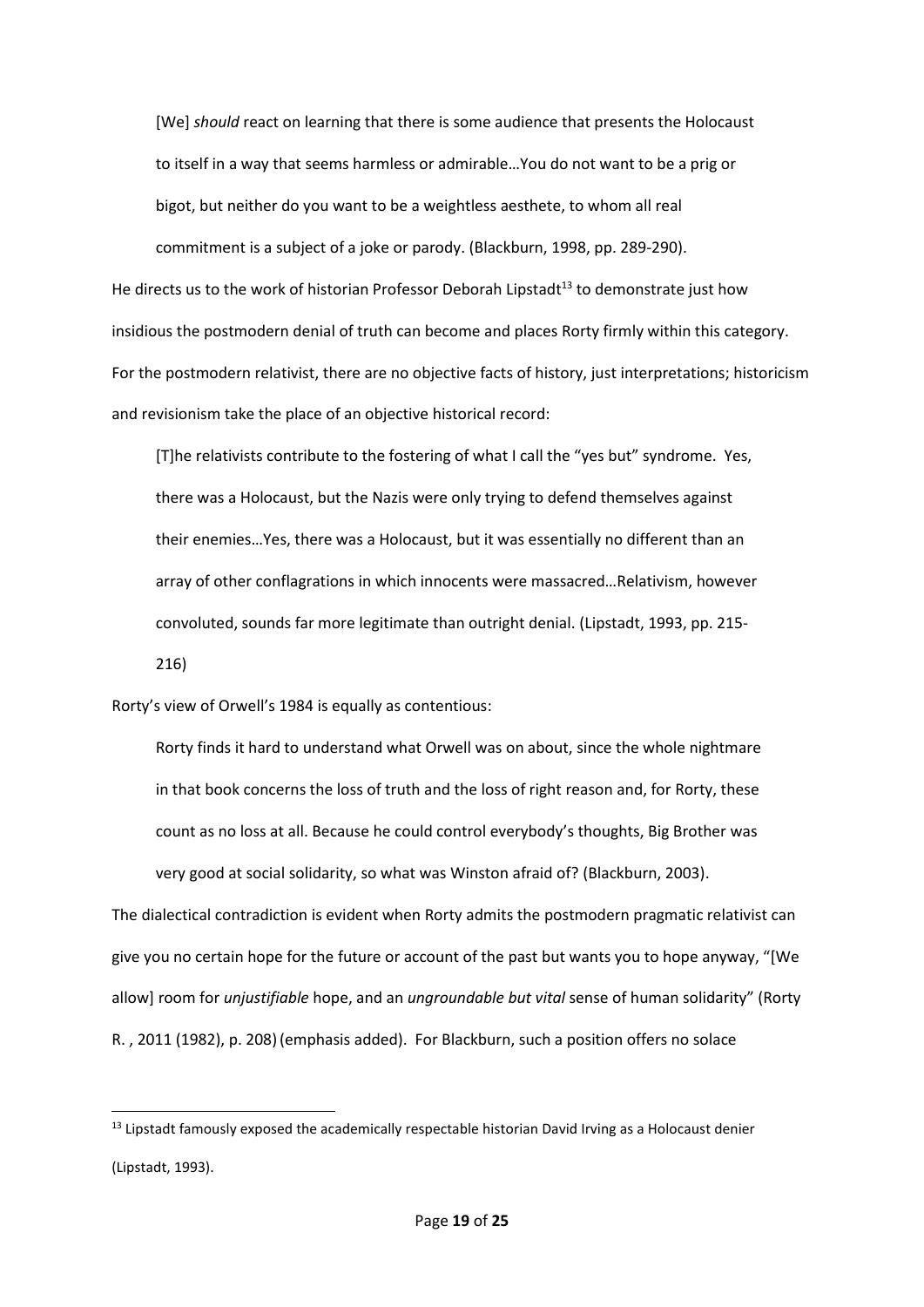whatsoever, if we are to hope or to feel solidarity, it is permissible to speak of an ethical truth rather than to be caught in quasi-Wittgensteinian categories or to be trapped beneath Kuhnian descriptions that Rorty had been so persuaded by:

You need to know when talk of 'other vocabularies' and different ways of looking at

things is idle, and the moment for standing fast has arrived…Knowing where it lies may take the Aristotelian qualities of maturity and judgment. (Blackburn, 1998, p. 290).

To deny ourselves this epistemological warrant is to surrender to Rorty's extreme relativism that grants no immanent distinction between the moral choices but only situational ones. For Blackburn, it is a moral *judgment* that there is sufficient virtue in an opposing opinion "*held by people who see situations clearly*" but the encounter may "*[reaffirm] our own commitments*" (Blackburn, 1998, p. 290). He is asserting that not all views have equal merit and it is possible to judge between them and indeed it is an ethical obligation on us to do so. Not all opinions are of equal validity and we are within our epistemic rights to judge the truth of them. He thus curtails the excesses of postmodernism by allowing us some ethical knowledge to ground our conceptions of right and wrong.

However, Blackburn wants to fortify his position against Rorty by questioning the very presumption of the postmodern accusation that all remains under a situational description, that truth is lost to be replaced by a "*diversity of subjectivities*". He asserts this claims too much for itself even if we acknowledge its cogency. He does this by considering Davidson's seminal attack on relativism (Davidson, 2001, p. 183 ff) and Hume's moral philosophy. The conceptual convergence between these two very different approaches is that there must be sufficient possibility of understanding between generations and nations of humanity that it is possible to establish and judge the past despite "*the local expression of the common material in the common life of the community is superficially entirely different*" (Blackburn, 2006, p. 209). That is, the underlying moral value or content of ethical significance remains the same regardless of the human cultural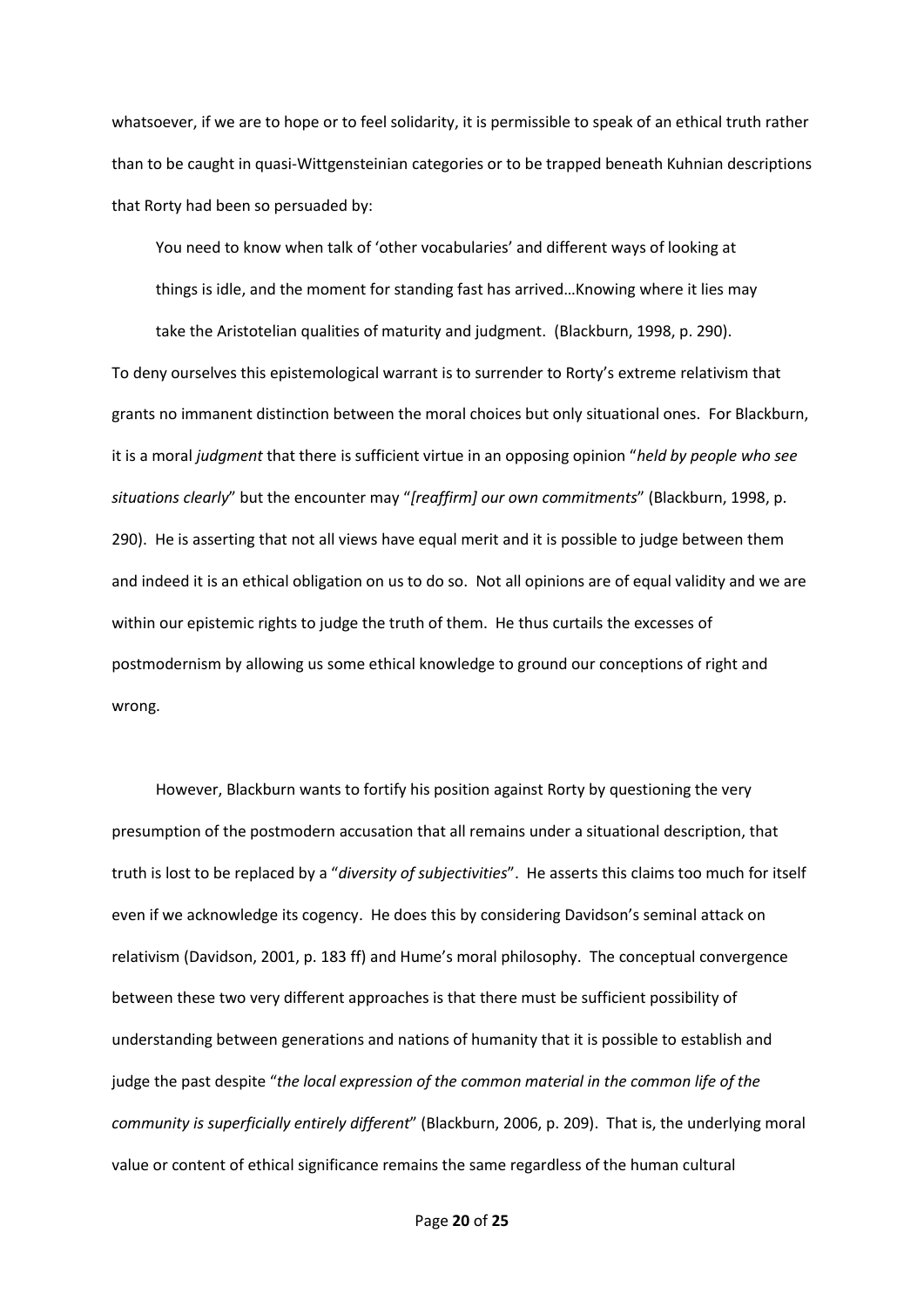contingencies. In considering that there is the possibility of sufficient translation between the minds of humanity establishes the possibility that there can be a history that is accepted as "true" in some strong sense and you *can* be lying about historical events, *even* when you are personally committed to the narrative. It was exactly on this philosophical point that the eventual libel trial between Lipstadt and Irving pivoted<sup>14</sup>. So, Blackburn does not deny the force of the postmodern critique but erects a philosophical fence around it using the materials of practical ethics to contain its excesses and the Rortian instinct to wash away the entire foundations of the Western philosophical tradition. In contrast to Rorty and Feyerabend we can judge between right or wrong, truth and falsity, happy we have sufficient objectivity available to us to warrant it:

We never found logos or a 'first philosophy', an underlying foundational story telling us, from somewhere outside our own world view, just why that world view is the right one. But perhaps we have learned to do without that, just as we learn to retain our hardwon confidences, without closing our minds to any further illuminations that the future may bring… We can take the postmodernist inverted commas off things that ought to matter to us: truth, reason, objectivity and confidence. (Blackburn, 2006, p. 220)

Thus our closing thesis is that the lofty Platonic idea of truth remains elusive but a conception of virtue gives a far more concrete conception of truth as the *better* way to live<sup>15</sup> that has the tangible

<sup>14</sup> This was brought out very effectively in the film based on the trial, *Denial* (2016), when the final question by the Judge directed to Lipstadt's legal team seems to raise exactly this distinction: Irving might really believe his account was accurate and so could not be guilty of lying. That is, if you accepted a subjective view of truth, this would be a valid deduction; however, if truth is objective, your personal view has no significance, you are still contra to the facts and technically misrepresenting reality with intent, commonly called "lying".  $15$  This is sometimes presented in Wittgensteinian terms – some forms of life and their language game allow us to live *better* (i.e. more ethical) lives. Wittgenstein, though sometimes perceived as supporting cultural relativism, has undeniable ethical and moral positions in his work, positions which are clearly in his personal correspondence as well as shared in the various memoirs of his friends and colleagues. There is also an under-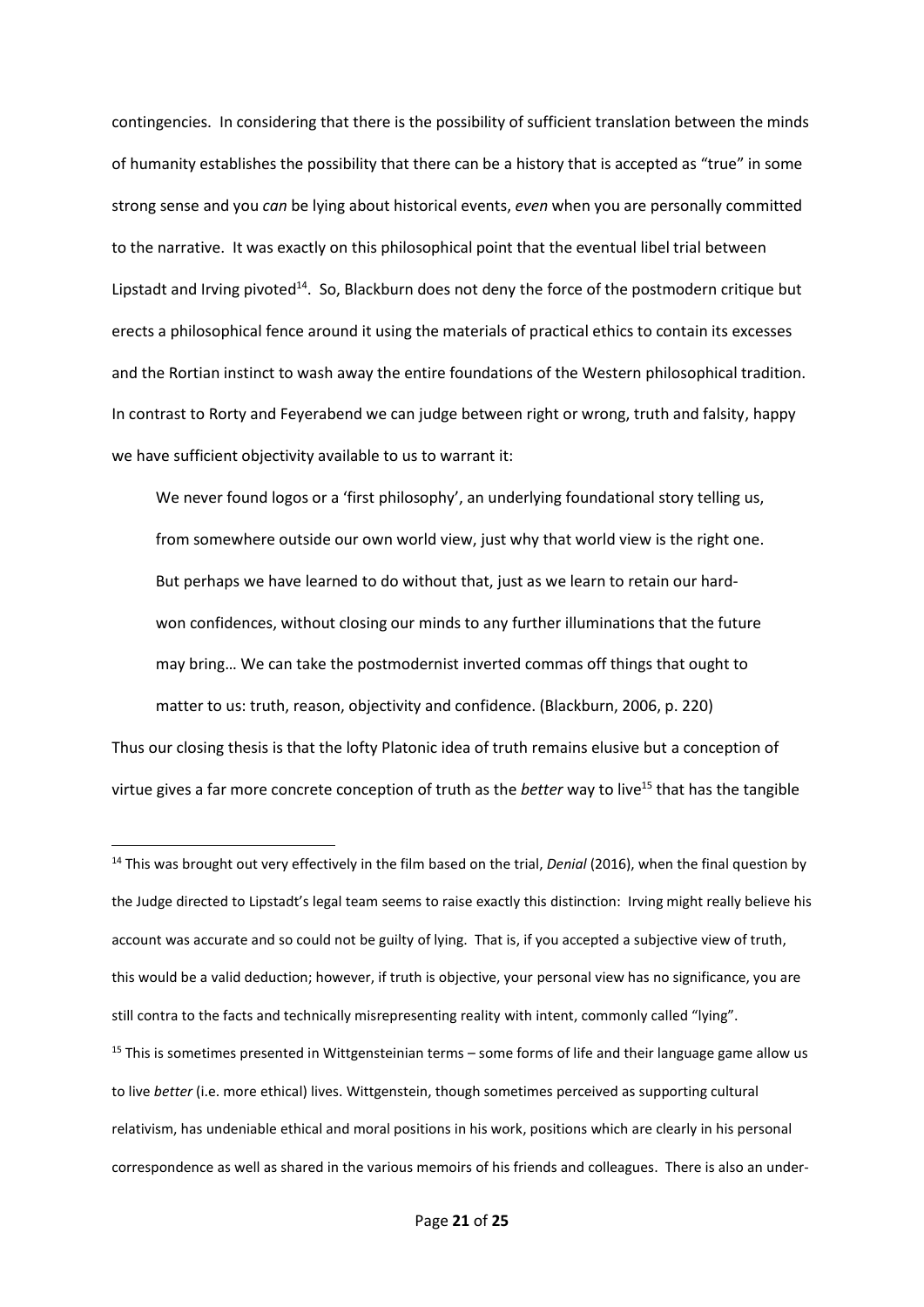payoff of better relationships with our fellow humans and the evidence of substantive benefit to humanity through the modern processes of science, of assessment and explanation, of positing and structure. These, though unable to provide absolute certainty, nevertheless gives us epistemic right to have confidence that we are able to condemn a Nazi prison guard for their cruelty without being guilty of moral authoritarianism; that we can anchor our souls with sufficient practical certainty that we need not be embarrassed about being known as truth seekers.

## Bibliography

- Ambrose, A. (2001). *Wittgenstein's Lectures Cambridge 1932-1935.* London: Prometheus Books.
- Aristotle. (1993). *Metaphysics.* (C. Kirwan, Trans.) Oxford: Oxford University Press.

Ayer, A. (1946). *Language, Truth and Logic.* New York: Dover.

- Bahnsen, G. (1992). History of Philosophy (Ancient) #2 [Recorded by G. Bahnsen]. Nacogdoches, Texas, USA.
- Beckford, J. (1999). Religion: Contemporary Issues. In P. M. Heelas, *Religion, Modernity and Post-Modernity* (pp. 11-27). Oxford: Oxford University Press.
- Blackburn, S. (1998). *Ruling Passions.* Oxford: Oxford University Press.
- Blackburn, S. (1998). *Ruling Passions - A Theory of Practical Reasoning.* Oxford: Oxford University Press.

Blackburn, S. (2003, April 20). Richard Rorty. *Prospect*.

examined appreciation of the Hebrew and Christian scriptures (the only book he carried with him during the First World War whilst writing the *Tractatus* was Tolstoy's *Gospel In Brief*) as recounted in his correspondence in the memoirs of Engelmann, Bouwsma and Malcolm to the degree that both Engelmann and Malcolm considered the real purpose of the *Tractatus* was to ring-fence spiritual beliefs as inexpressible in language, thus to protect them from the new "scientific critiques" and his own verification principle which was to become a cornerstone of the anti-metaphysical logical positivist movement. See (Macneil, 2016).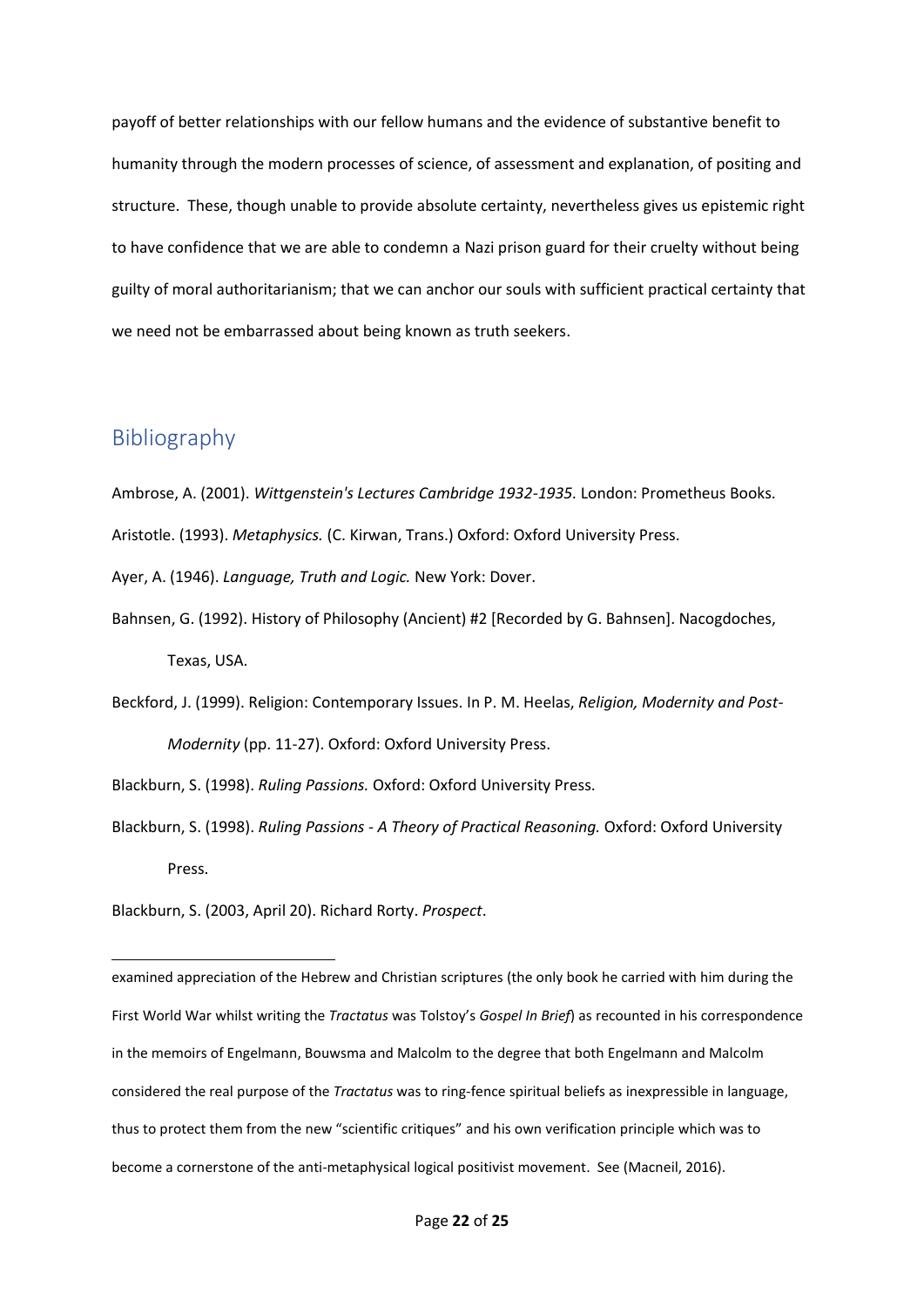Blackburn, S. (2006). *Truth: A Guide for the Perplexed.* London: Penguin.

Blackburn, S., & Simmons, K. (2010 (1999)). *Truth.* Oxford: Oxford University Press.

- Bouwsma, O. (1986). *Wittgenstein: Conversations 1949-1951.* Indianapolis: Hackett Publishing Company.
- Bradley, F. (2010 (1907)). On Truth and Copying. In S. Blackburn, & K. Simmons, *Truth* (pp. 31-45). New York: Oxford University Press.
- Brown, L. (2005). Introduction. In Plato, *Protagorus and Meno* (pp. 156-385). London: Penguin (Kindle Edition).
- Davidson, D. (2001). On the Very Idea of a Conceptual Scheme. In D. Davidson, *Inquiries into Truth and Interpretation* (pp. 183-195). Oxford: Oxford University Press.

Dewey, J. (1948). *Reconstruction in Philosophy.* Boston: Beacon Press.

Engelmann, P. (1968). *Letters from Ludwig Wittgenstein with A Memoir.* New York: Horizon Press.

Feyerabend, R. (1999 (1987)). *Farewell To Reason.* London: Verso.

Frame, J. (2015). *A History of Western Philosophy and Theology.* Phillipsburg: Presbyterian and Reformed Publishing Company.

Glock, H.-J. (2008). *What is Analytic Philosophy?* New York: Cambridge University Press.

Heelas, P. M. (1999). Introduction: on differentiation and dedifferentiation. In P. M. Heelas, *Religion, Modernity and Post-Modernity* (pp. 1-10). Oxford: Oxford University Press.

Humphreys, J. (2020, 02 09). *Aristotle*. Retrieved from Internet Encylopaedia of Philosophy: https://www.iep.utm.edu/aristotl/#SH2c

James, W. (1907). *Pragmatism.* New York: Longmans, Green and Co.

- Joachim, H. H. (2010 (1906)). The Nature of Truth. In S. Blackburn, & K. Simmons, *Truth* (pp. 46-52). New York: Oxford University Press.
- Jowett, B. (2019, 01 30). *The Internet Classics Archive | Euthyphro*. Retrieved April 7, 2019, from Euthyphro by Plato: http://classics.mit.edu/Plato/euthyfro.html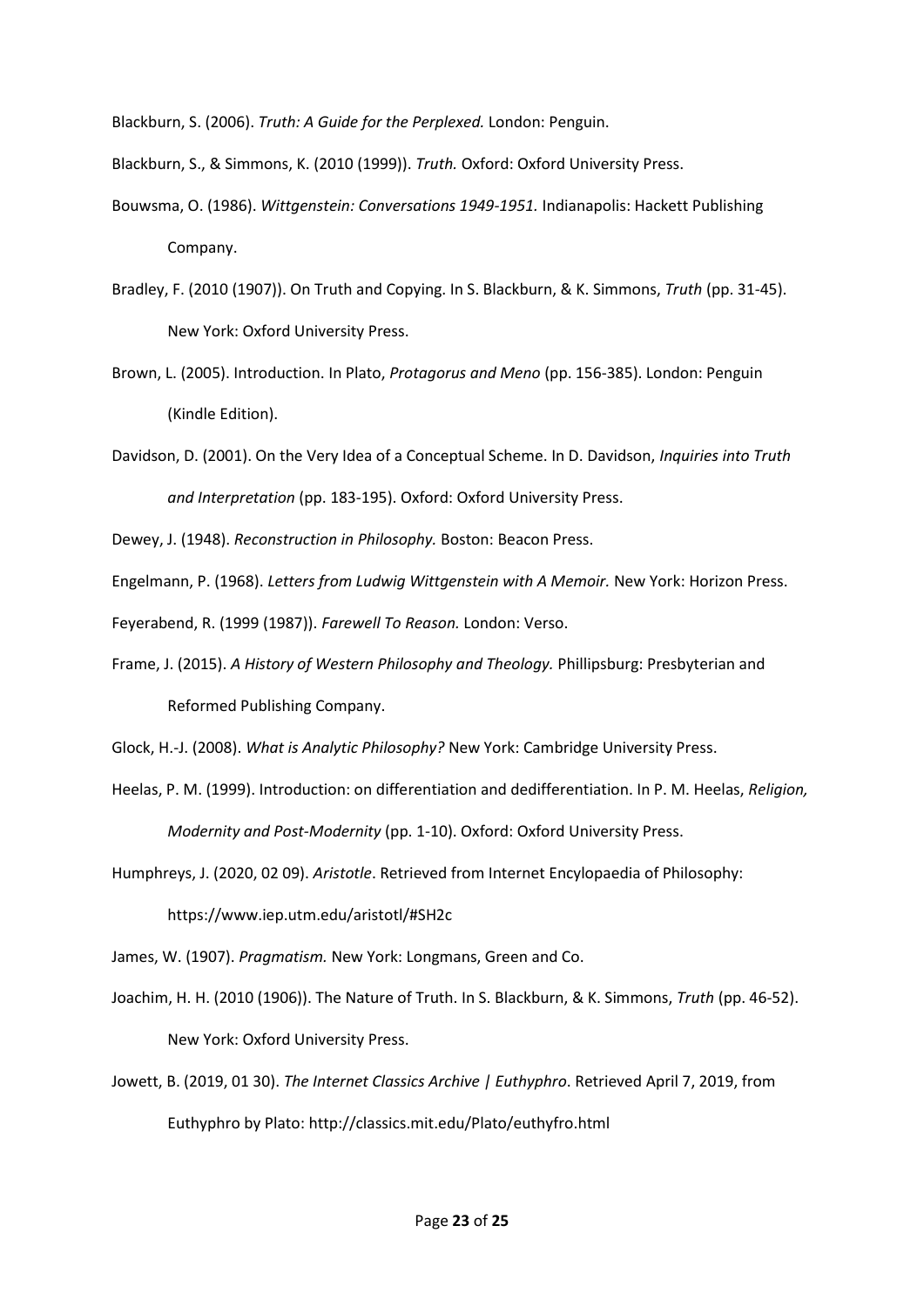Kant, I. (2004). *Prolegomena to Any Future Metaphysics (trans. ed. Gary Hatfield).* Cambridge: Cambridge University Press.

Kant, I. (2007). *Critique of Pure Reason (tr. ed. Marcus Wiegelt).* London: Penguin.

Kenny, A. (2012). *A New History of Western Philosophy.* Oxford: Clarendon Press.

- Kuipers, T. (Ed.). (2007). *Handbook of the Philosophy of Science - Focal Issues.* Amsterdam: Elsevier BV.
- Lipstadt, D. (1993). *Denying the Holocaust - The Growing Assault on Truth and Memory.* New York: The Free Press.
- Macneil, M. (2016, Dec 1). *(PDF) Discuss the relationship between Wittgenstein's rejection of the anti-metaphysical stance of logical positivism and his account of religious language in his later philosophy.* doi:10.13140/RG.2.2.16808.26889

Malcolm, N. (2009). *Ludwig Wittgenstein A Memoir* (Second ed.). Oxford: Clarendon Press.

Murdoch, I. (1992). *Metaphysics as a Guide To Morals.* London: Chatto & Windus Ltd.

Murdoch, I. (1997). *Existentialists and Mystics.* New York: Penguin Books.

Nagel, J. (2014). *Knowledge - A Very Short Introduction.* Oxford: Oxford University Press.

Plantinga, A. (1993). *Warrant and Proper Function.* New York: Oxford University Press.

Plantinga, A. (1993). *Warrant: The Current Debate.* New York: Oxford University Press.

Plantinga, A. (2000). *Warranted Christian Belief.* New York: Oxford University Press.

Quine, W. (1995). *From Stimulus To Science.* Cambridge, Mass.: Harvard University Press.

- Quine, W. V. (1980 (1953)). Two Dogmas of Empiricism. In W. V. Quine, *From a Logical Point of View* (pp. 20-46). Cambridge, Mass.: Harvard University Press.
- Quine, W. V. (1992). *Pursuit of Truth (Revised Edition).* Cambridge, Massachusetts: Harvard University Press.
- Rorty, R. (1989). *Contingency, irony, and solidarity.* Cambridge: Cambridge University Press.
- Rorty, R. (1999 (1998)). *Truth and Progress - Philosophical Papers, Volume 3.* Cambridge: Cambridge University Press.